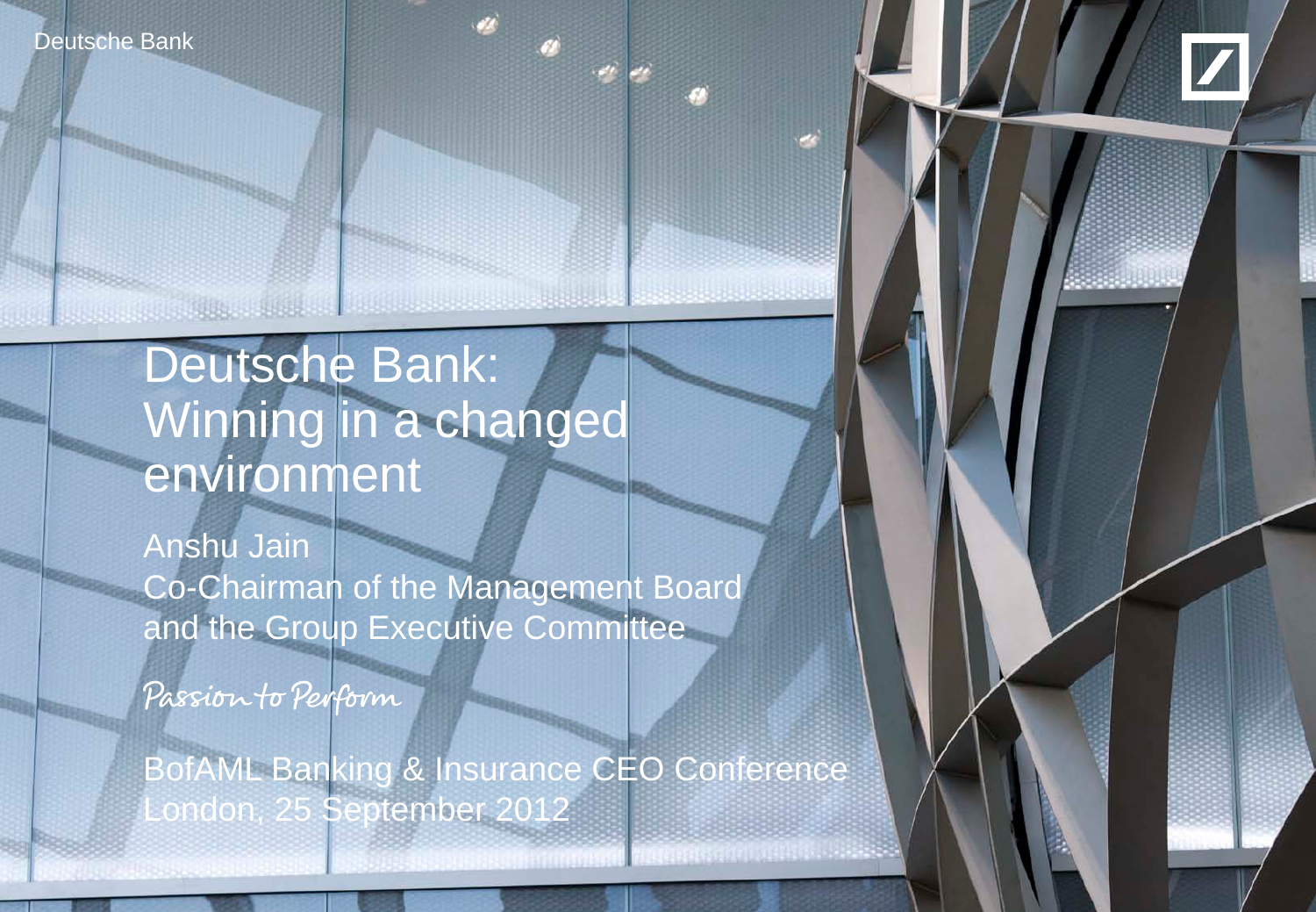



#### **1 Operating environment**

- Strategy 2015+: Recalibrating the Bank 2
- 3 Capital and operational excellence
- **Summary** 4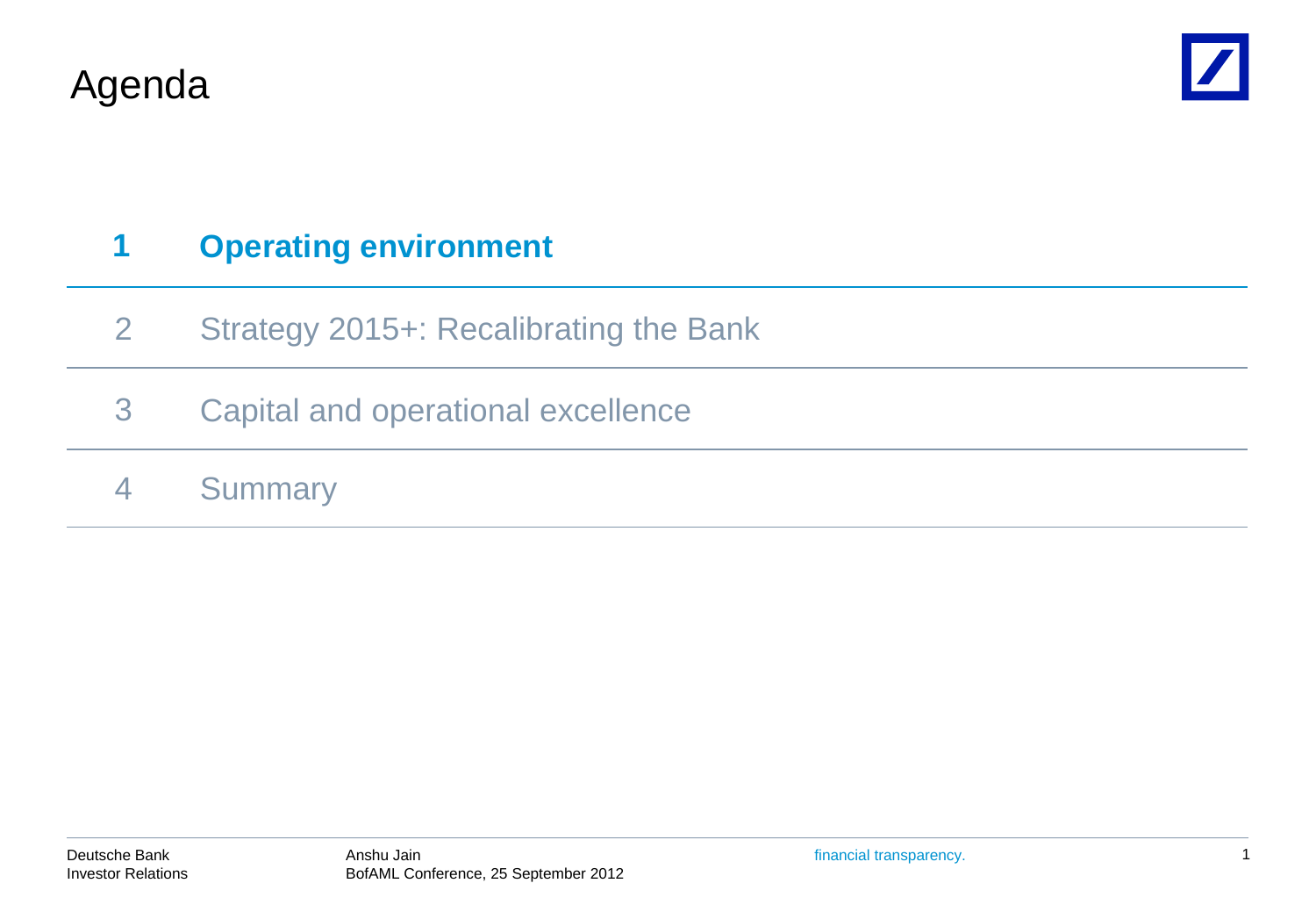# We face a challenging medium-term environment



**Macroeconomic challenges**



Low growth; further potential for shocks

Continued dependence on policy stimulus

Significant, prolonged deleveraging ahead

**Megatrends drive significant opportunities**



Changing global demographics

Urbanization and financial deepening in emerging markets

Technological advancements

**Unprecedented pressure on banks**



Fractured relationship with society

Restrictive regulatory landscape



Transformation of competitive landscape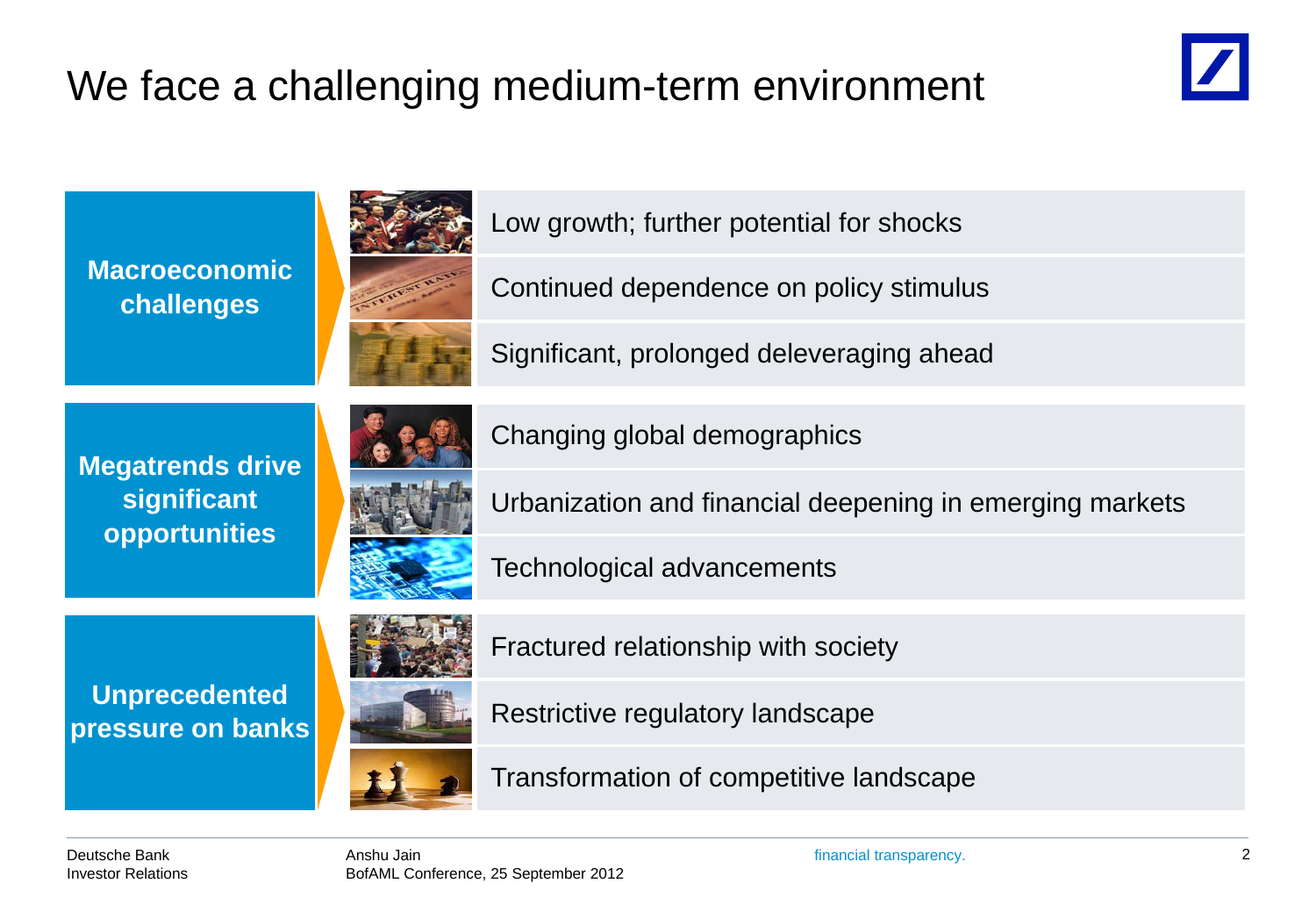# In this environment, the banking industry shrinks …



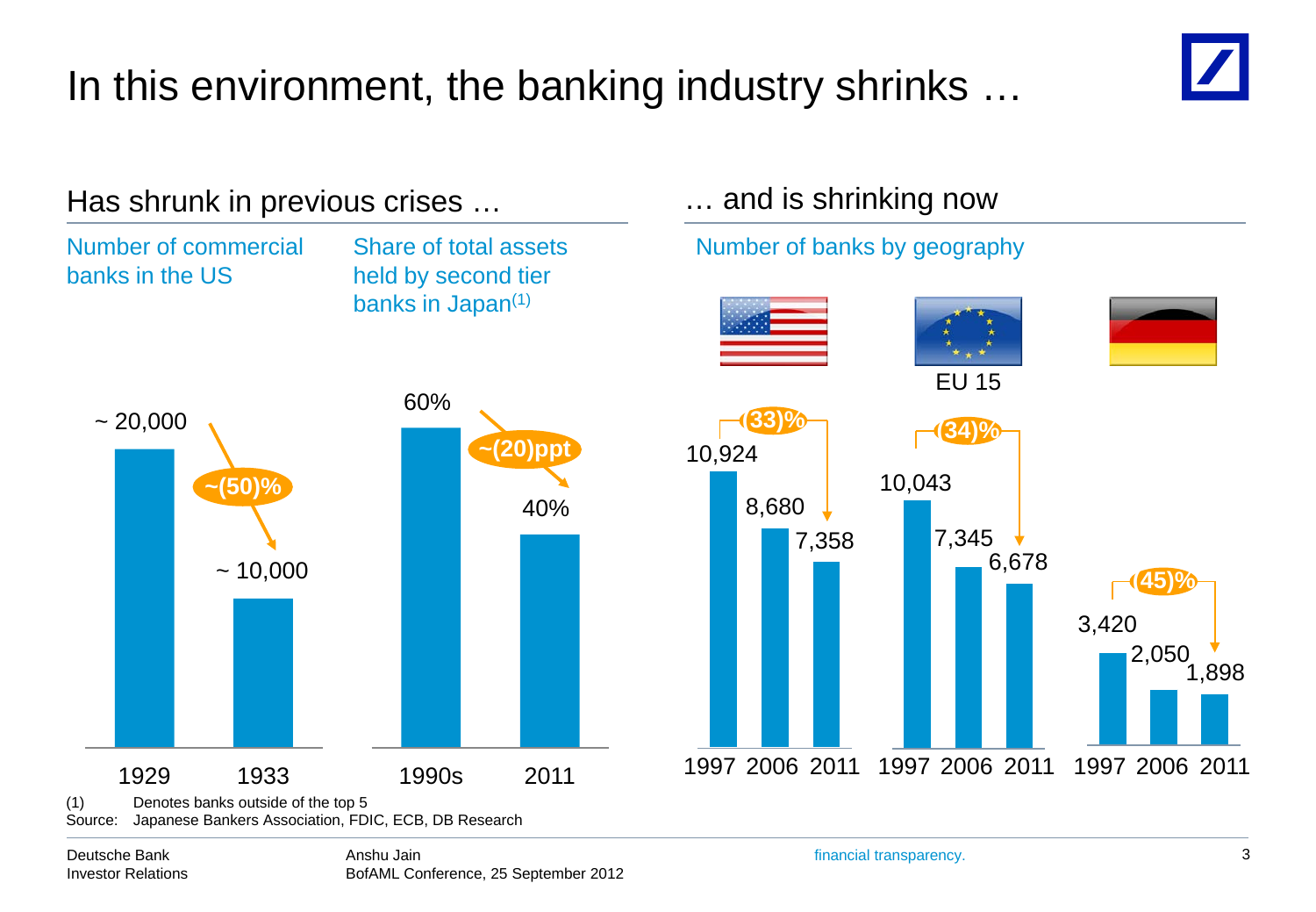# … and winners emerge

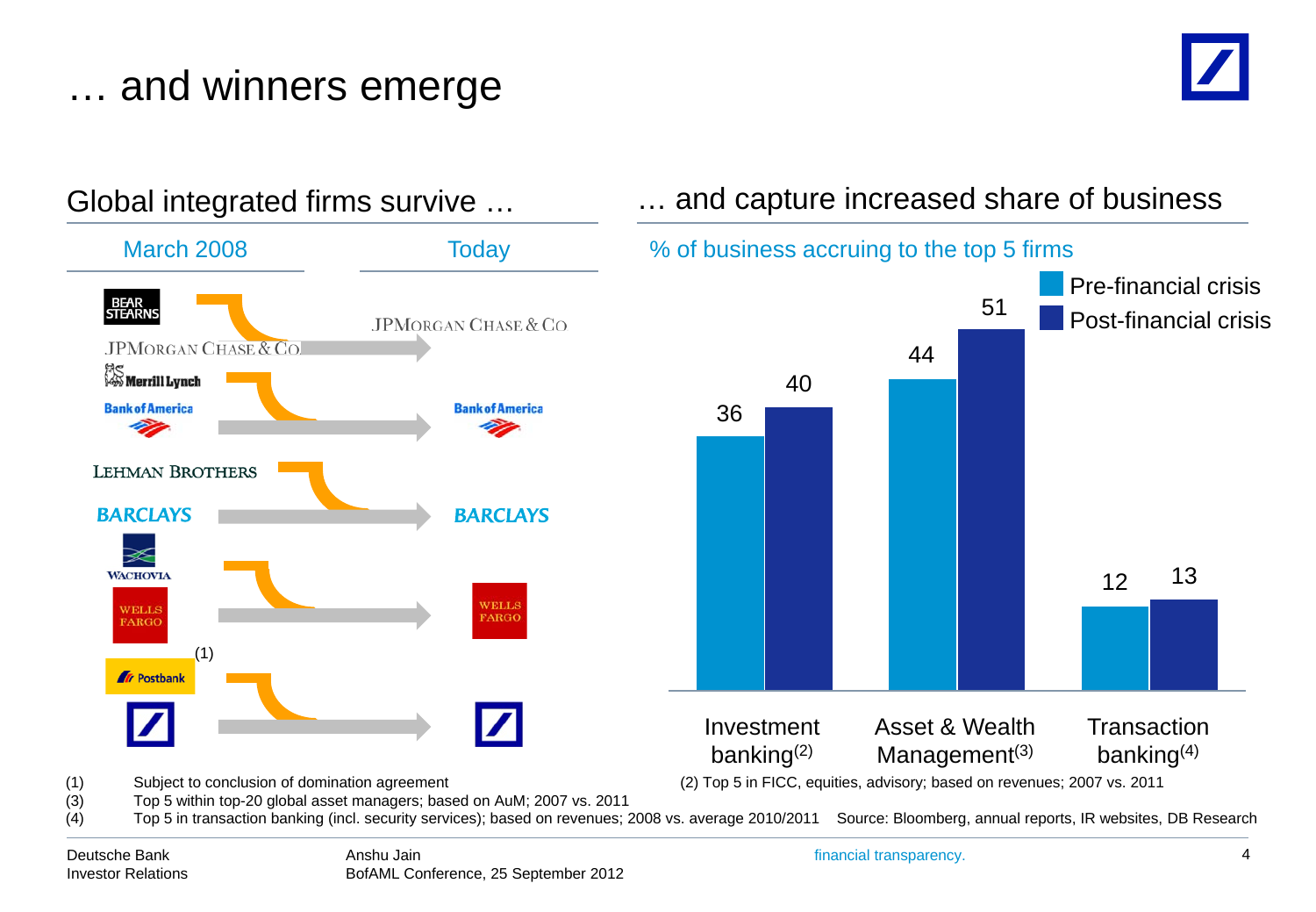# What is Deutsche Bank's starting point?



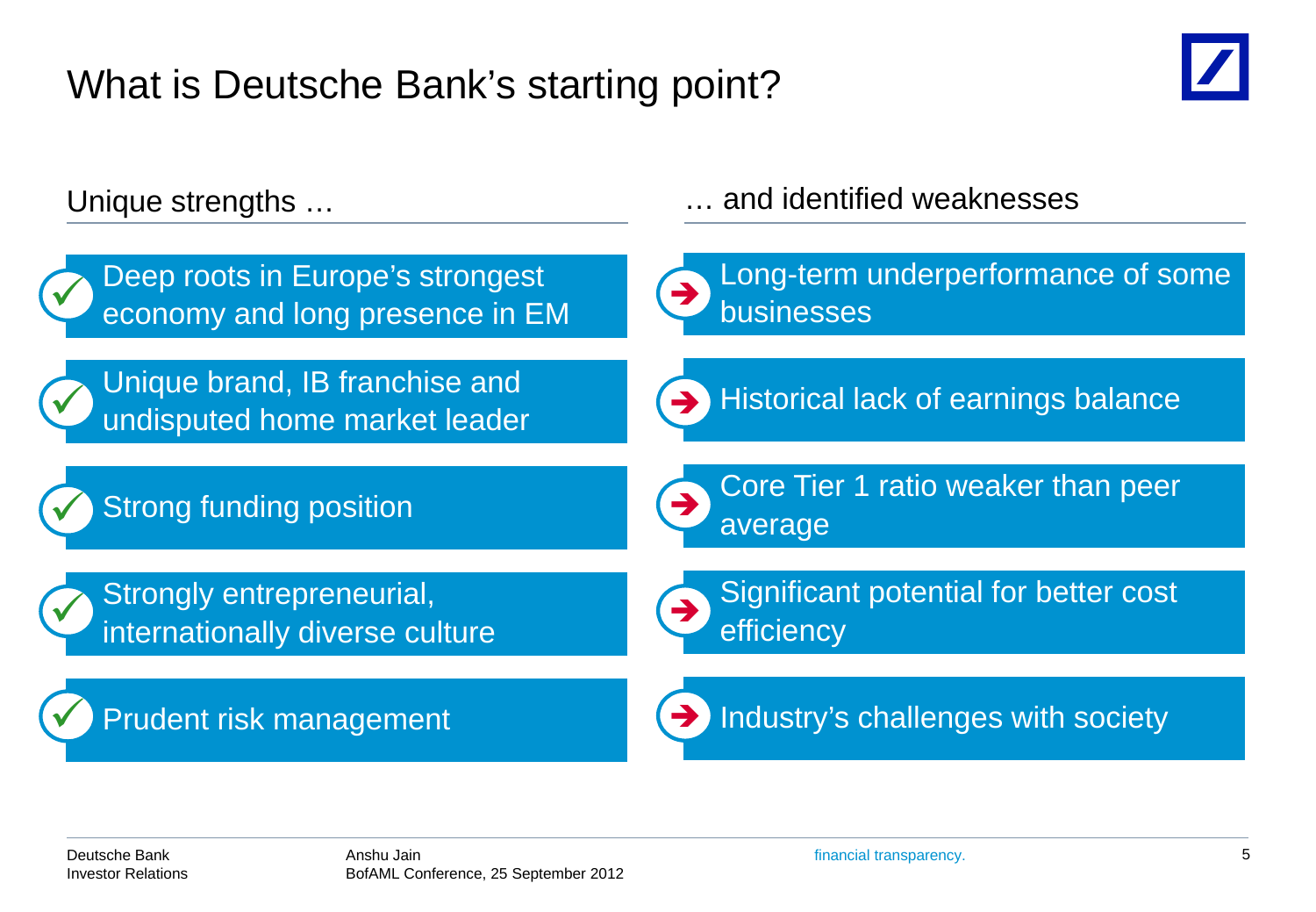Agenda



#### 1 Operating environment

#### **Strategy 2015+: Recalibrating the Bank 2**

- 3 Capital and operational excellence
- **Summary** 4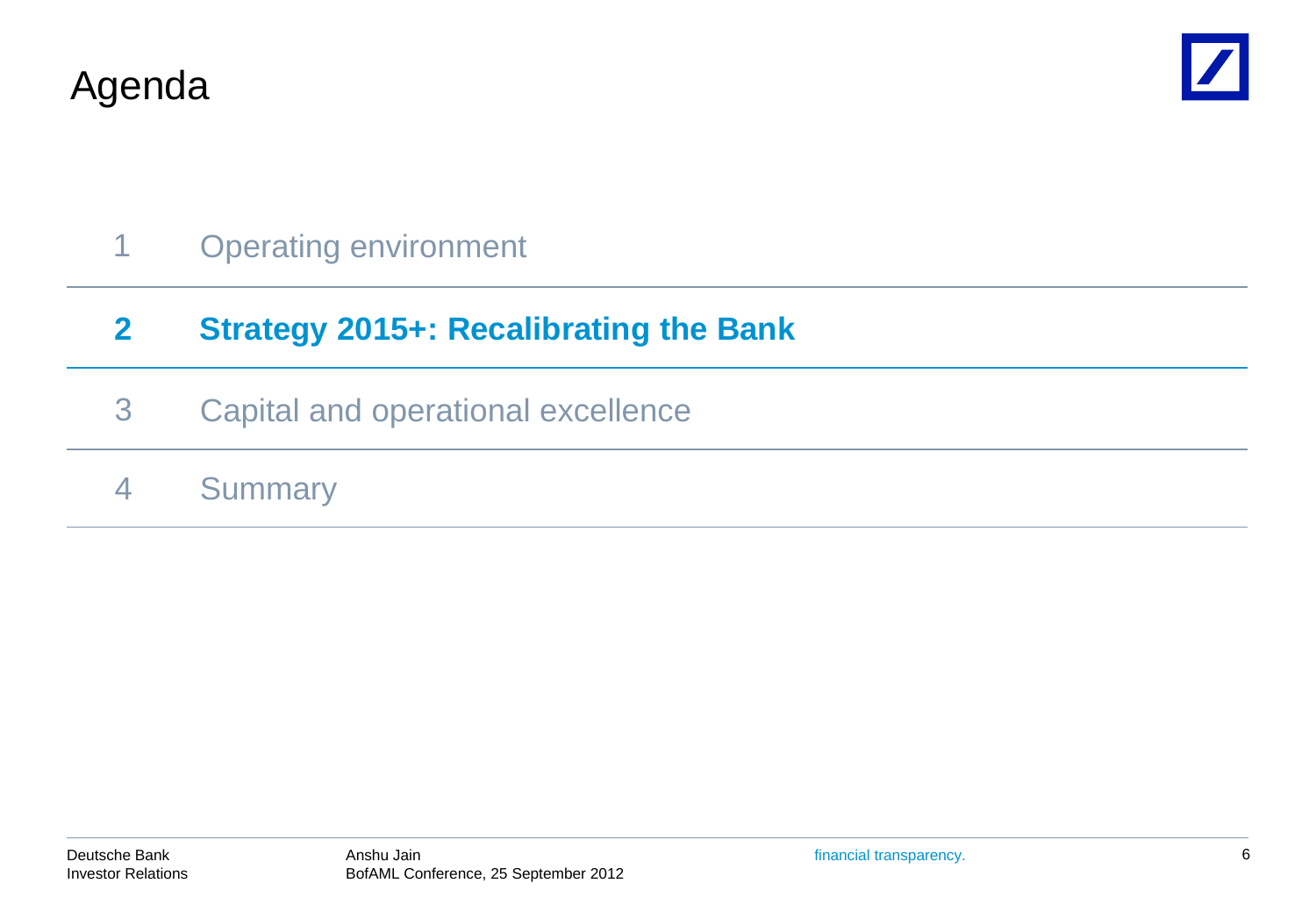## Of the many priorities, three are key



|                                                                 | FY2011     | Aspiration<br>2015 | Key assumptions                                                                                                                    |
|-----------------------------------------------------------------|------------|--------------------|------------------------------------------------------------------------------------------------------------------------------------|
| <b>Fully</b><br><b>loaded B3</b><br><b>Core Tier 1</b><br>ratio | $<6\%/1)$  | $>10\%$            | Normalization/stabilization of<br>asset valuations<br>Revenue growth in line with<br>market                                        |
| <b>Cost</b><br><b>Income</b><br><b>Ratio</b>                    | 78%        | $&55\%$            | No major changes to current<br>regulatory frameworks on<br>capital or separation<br>Global GDP growth 2-4% p.a.<br>over the period |
| <b>Post-tax</b><br><b>RoE</b>                                   | 8%         | $>12\%/2}$         | Normalization of EUR/USD<br>exchange rate $(-1.30)$<br>Selective consolidation driven<br>market share gains                        |
| (1)<br>Pro-forma                                                |            |                    | (2) Based on corporate tax rate guidance of 30-35%, Basel 3 (fully loaded) and average active equity                               |
| Deutsche Bank                                                   | Anshu Jain |                    | financial transparency.                                                                                                            |

BofAML Conference, 25 September 2012

Investor Relations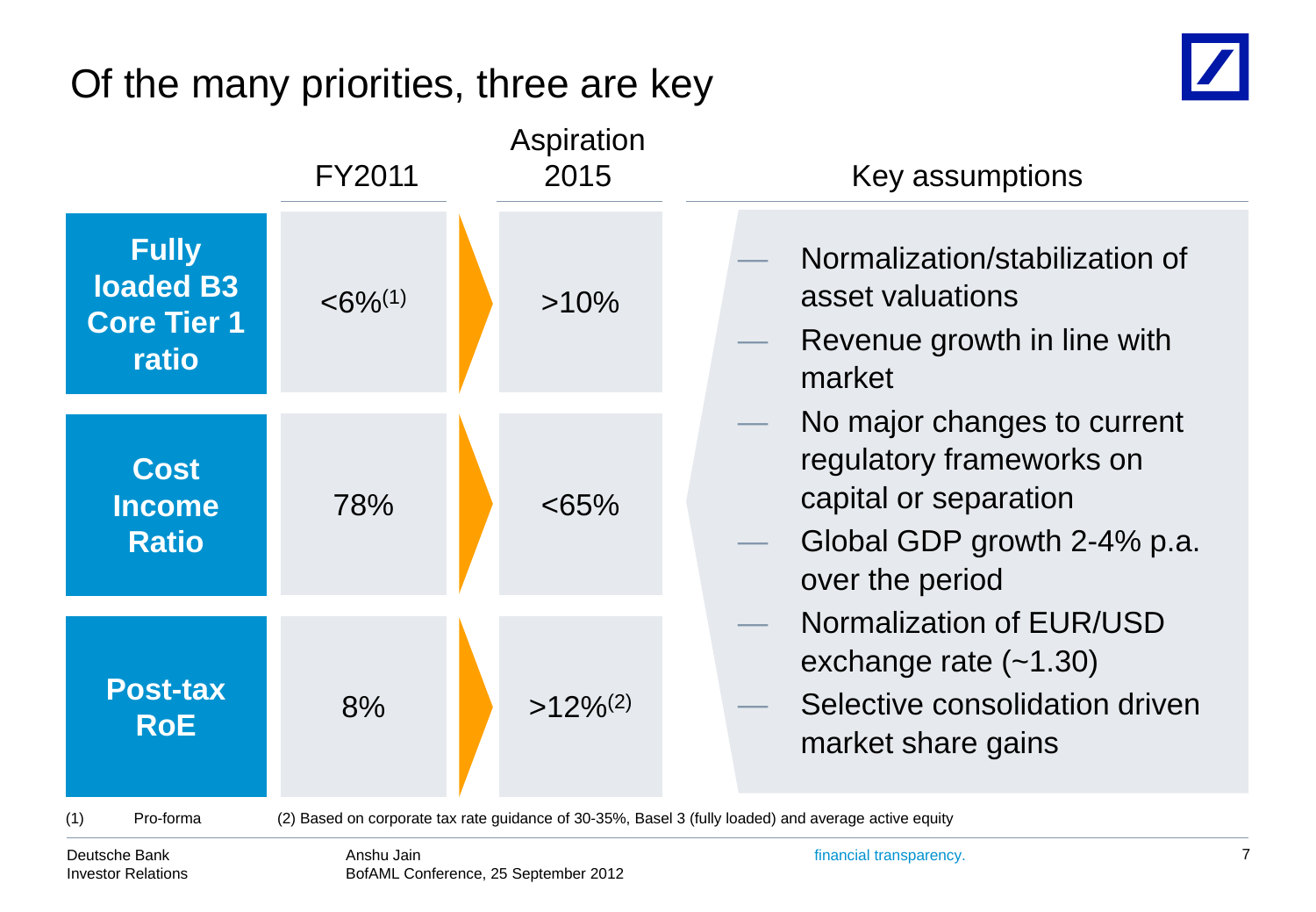# We plan to grow our geographic footprint in Germany, the Americas and Asia Pacific



Indicative IBIT CAGR(1) aspiration 2011-2015

>20% 10-20% ≤0%



Note: Excluding Corporate Investments and Consolidation & Adjustments (C&A) (1) Compound annual growth rate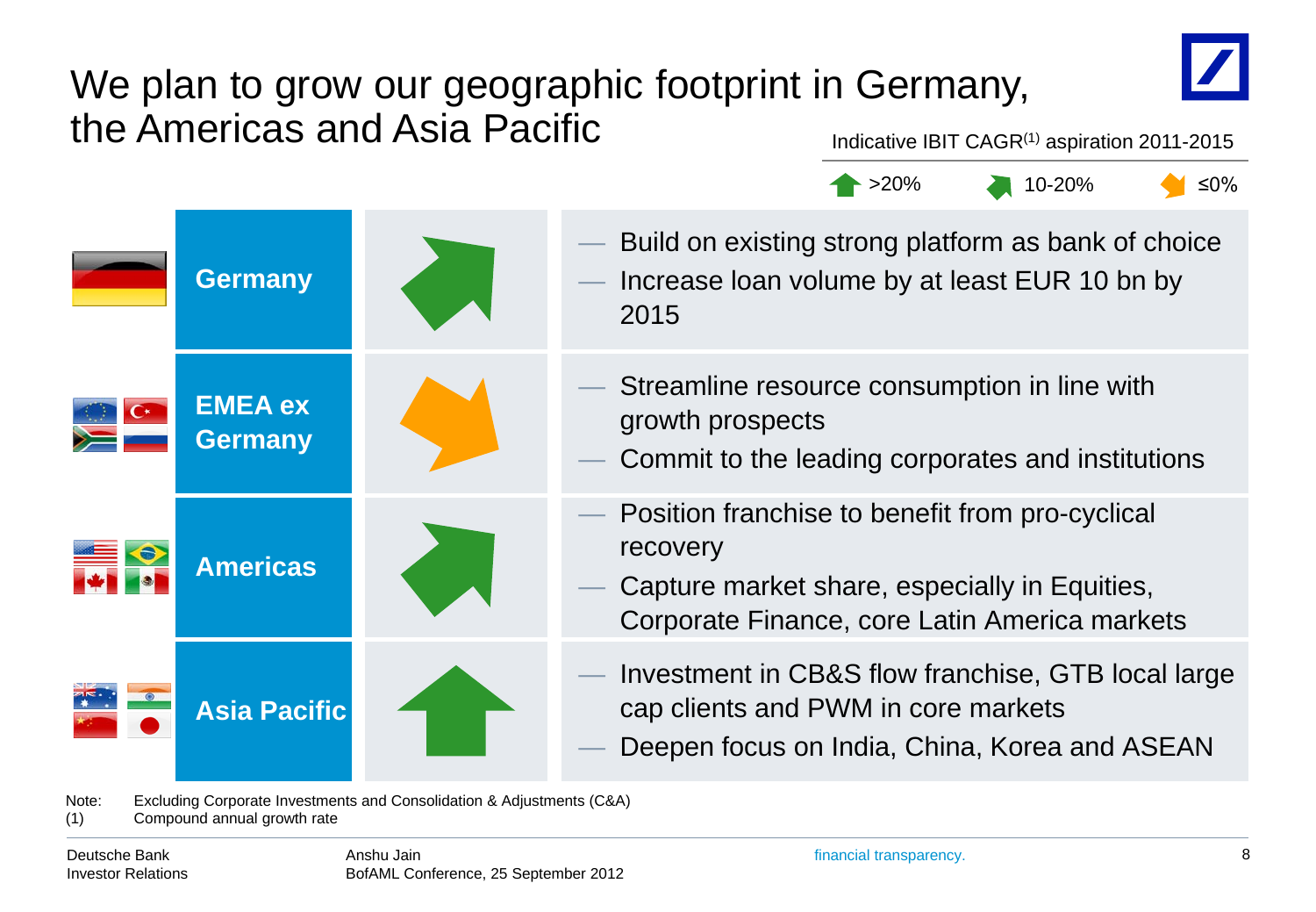# We will allocate assets dynamically across our portfolio



- DB will emphasize and invest in businesses which
	- Are directly linked to the needs of our clients
	- Meet our performance criteria
	- Are well-aligned to environmental outlook
	- Ensure a balanced and stable portfolio over-thecycle
- DB will be disciplined in exiting businesses which no longer meet these criteria

#### Key principles **Conducting portfolio implications:** Does the business ...

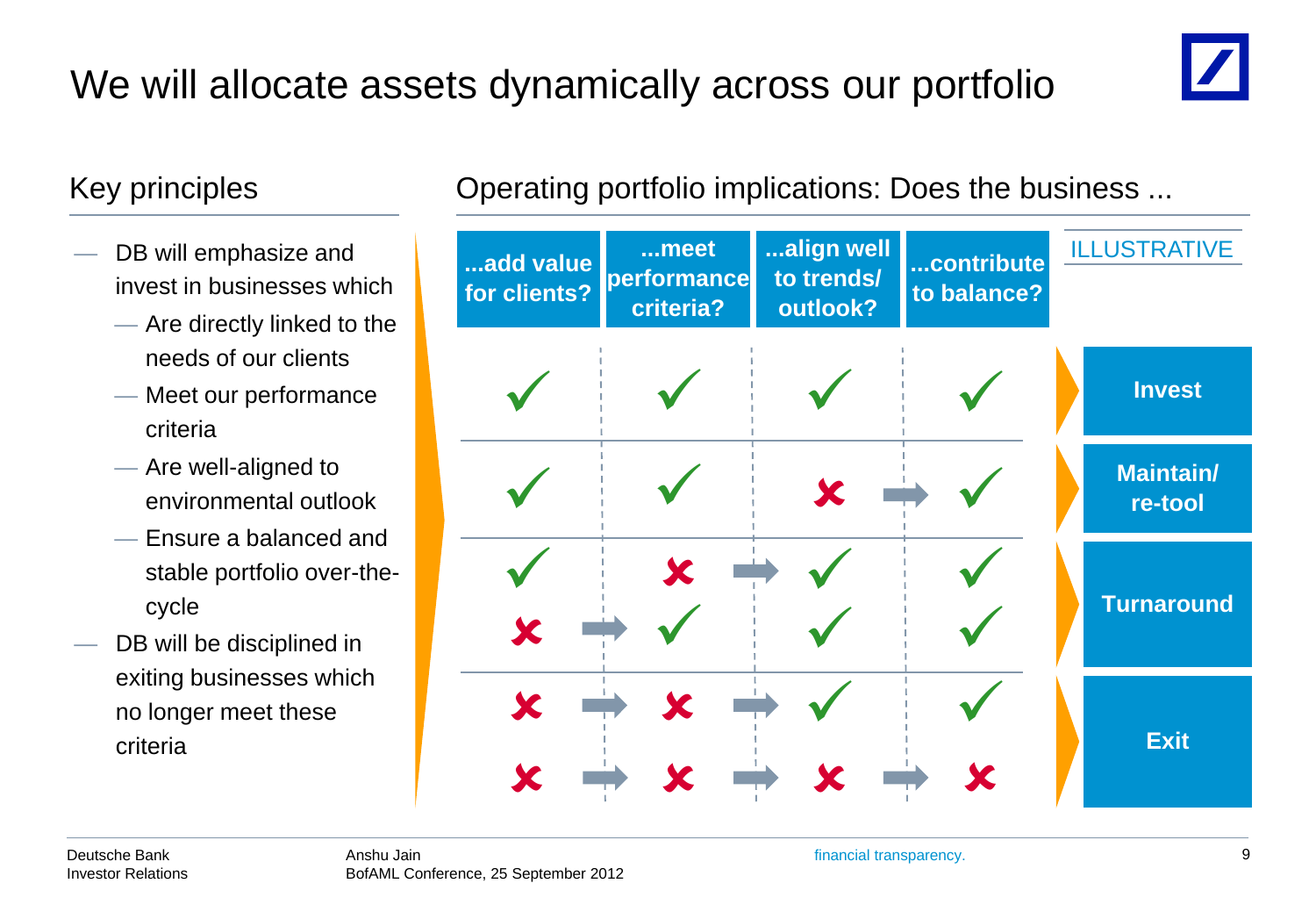## Dynamic asset allocation at work – selected examples



|                             | <b>PBC</b>                                                     | <b>CB&amp;S</b>                                                                                                  | <b>AWM</b>                                                                                                     | <b>GTB</b>                                                    |  |
|-----------------------------|----------------------------------------------------------------|------------------------------------------------------------------------------------------------------------------|----------------------------------------------------------------------------------------------------------------|---------------------------------------------------------------|--|
| <b>Invest</b>               | Postbank customer<br>bank<br>Advisory banking<br>Germany       | <b>FX</b><br><b>Emerging markets</b><br><b>Platforms</b>                                                         | AM European retail<br>Passive, Alternatives<br><b>UHNWI</b><br><b>Emerging Markets</b>                         | <b>Trade Finance</b><br><b>CMC/CMFI</b><br><b>TSS</b><br>Asia |  |
| <b>Maintain/</b><br>re-tool | <b>PBC</b> Europe                                              | <b>Flow Rates/Credit</b><br><b>Client Financing</b><br><b>NA Equities</b><br>Origination/Advisory<br>Commodities | <b>PWM Germany</b><br>PWM EMEA ex.<br>Germany                                                                  | Selected European<br>locations                                |  |
| <b>Turnaround</b>           | PBC India                                                      | European equities<br><b>APAC</b> equities<br>Rationalize corp.<br>and institutional<br>coverage footprint        | <b>RREEF</b><br>AM Insurance/<br>Institutional<br>AM US/Asian retail                                           | Mid-cap/SME<br>business in the<br><b>Netherlands</b>          |  |
| <b>Exit</b>                 | Postbank non-<br>customer bank<br>Organic branches in<br>China | Capital intensive<br>"legacy" assets<br>Consistently<br>unprofitable clients                                     | <b>PWM: Review client</b><br>relationships with<br>low investable<br>assets outside of<br><b>PBC</b> countries |                                                               |  |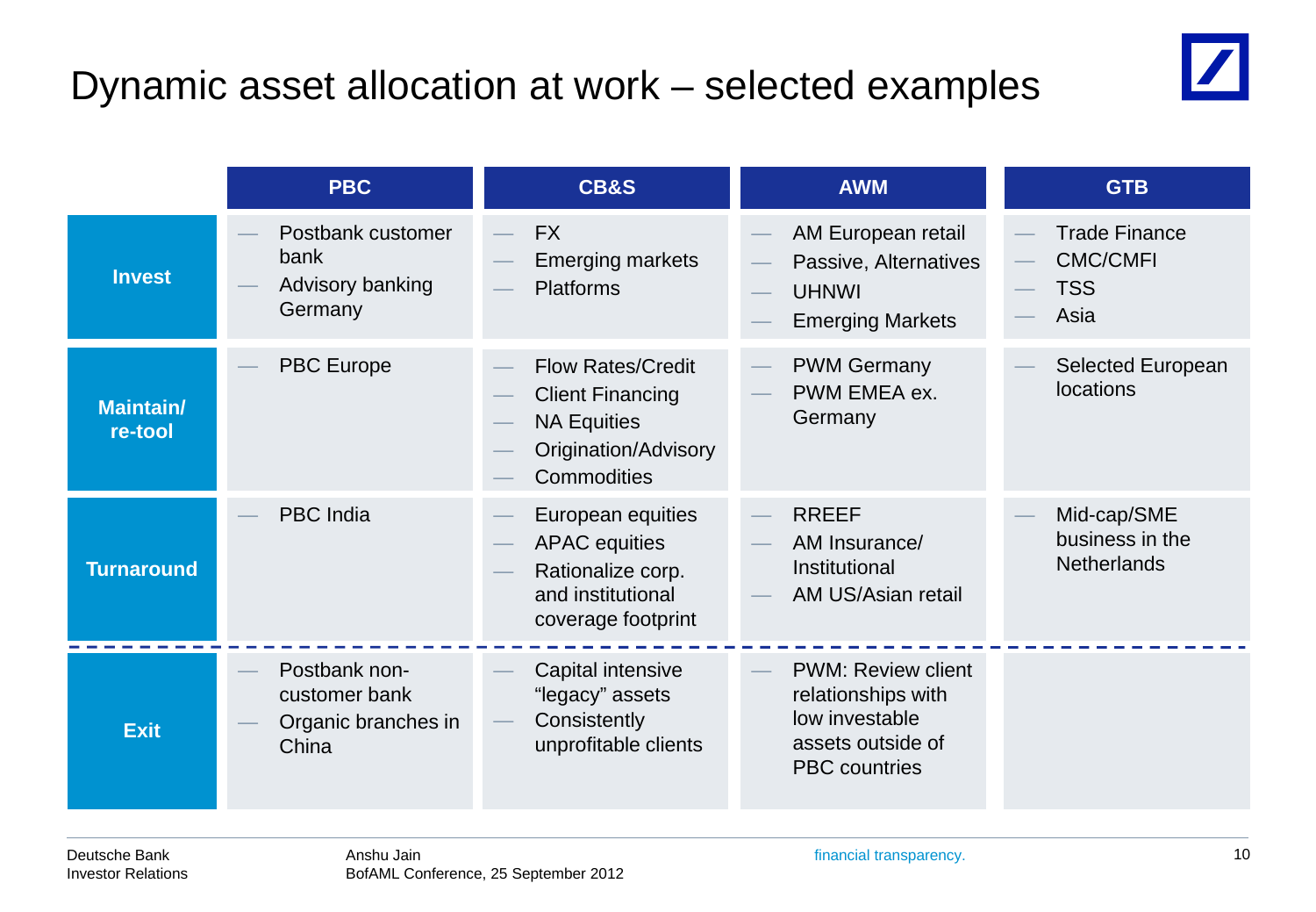# **Private & Business Clients**



(1) All numbers exclude Non-Core Operations, 2011 numbers will therefore not reconcile to reported numbers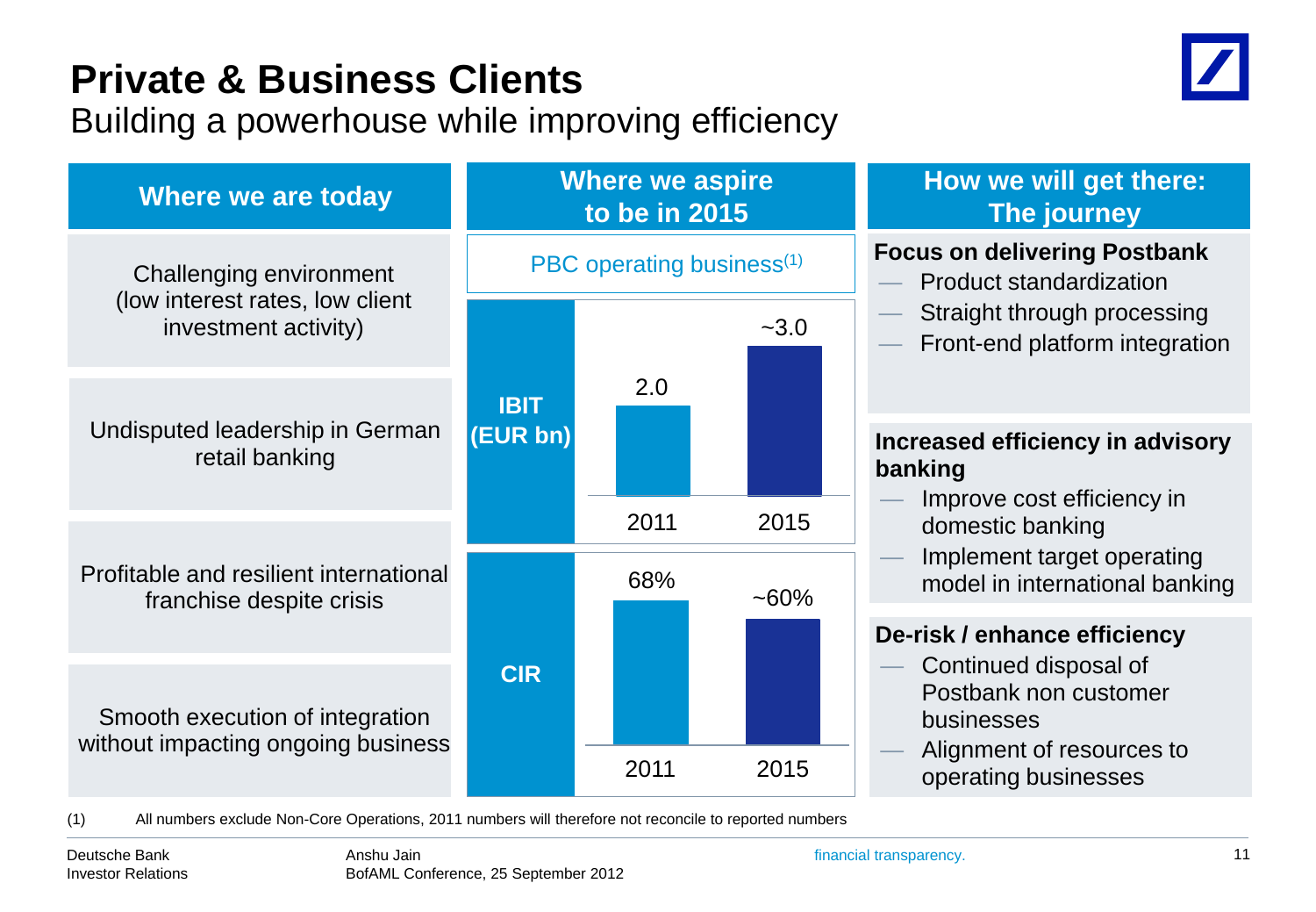# **Corporate Banking & Securities**



Retaining our leading position while recalibrating



(1) Top 3 rankings counted for each product and major region (Americas, Europe, Asia ex Japan, Japan). Products include a wide range of fixed income, equities and corporate finance products. Rankings generally on the basis of client market share, penetration or fees. Total of 77 markets analyzed (2) All numbers exclude Non-Core Operations and financial impact of passive asset management transferred to AWM, 2011 numbers will therefore n (3) RWAs including equivalent capital formation items (fully loaded) (4) Based on pro-forma Basel 3 (5) Based on Basel 2.5 (6) Based on Basel 2 and domestic statutory tax rate of 30.8% in 2011 (7) Assumes overall bank capitalization consistent with an 8% CET1 ratio under Basel 3 fully loaded and Basel 3 RWA impact commensurate with yearend 2012 targets. Based on 2011 domestic<br>statutory  $(8)$  Based on corporate tax rate guidance of 30-35%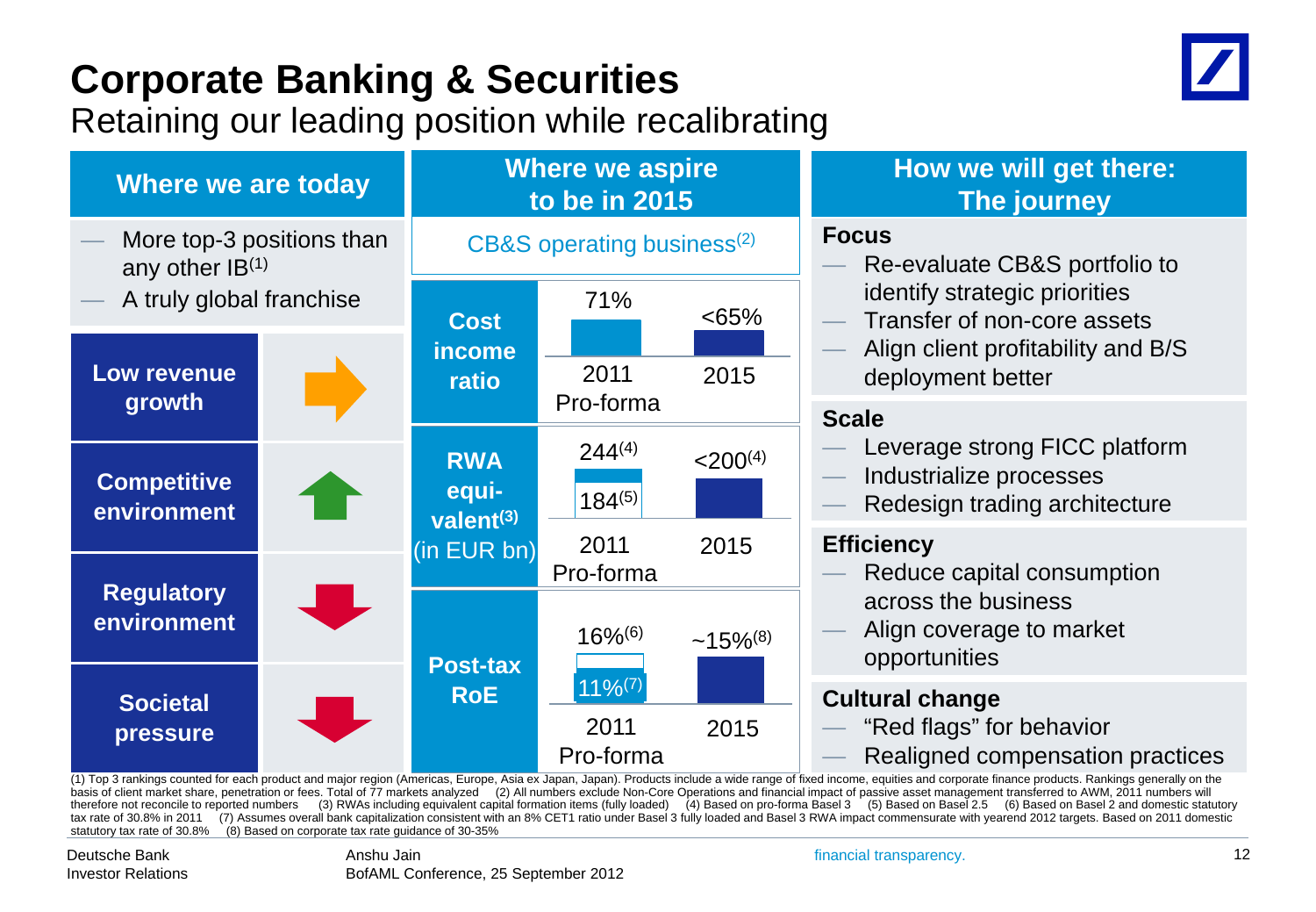# **Corporate Banking & Securities**



#### Increasing efficiency



(1) Top 3 rankings counted for each product and major region (Americas, Europe, Asia ex Japan, Japan). Products include a wide range of fixed income, equities and corporate finance products. Rankings generally on the basis of client market share, penetration or fees. Total of 77 markets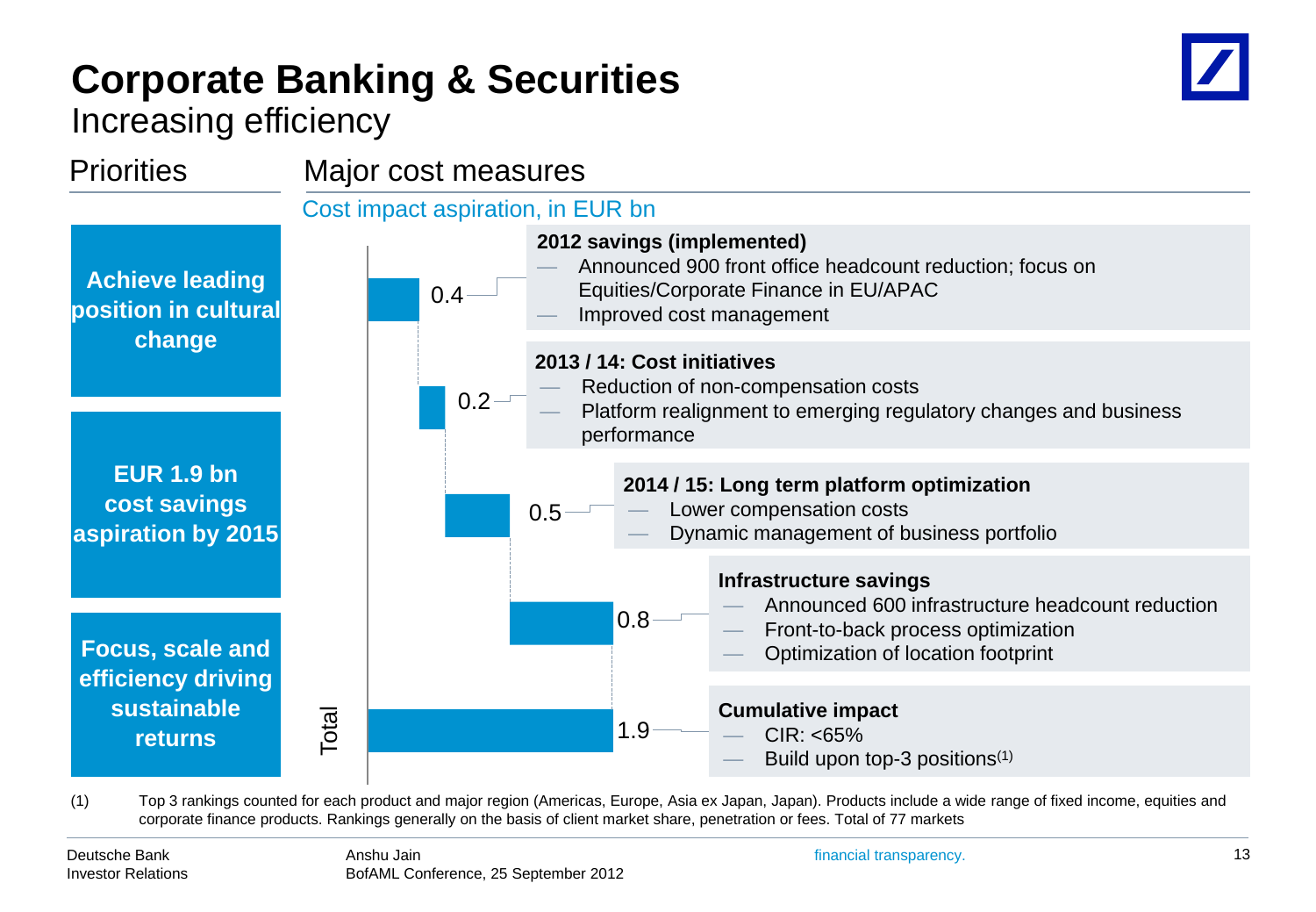# **Asset & Wealth Management**



We aspire to double profitability through integration and efficiency

| <b>Where we are today</b>                                                                                                                                         | <b>Where we aspire</b><br>to be in 2015                                   | How we will get there: The journey                                                                                                                                         |
|-------------------------------------------------------------------------------------------------------------------------------------------------------------------|---------------------------------------------------------------------------|----------------------------------------------------------------------------------------------------------------------------------------------------------------------------|
| Realize potential of<br>underperforming businesses                                                                                                                | <b>AWM</b> operating<br>business <sup>(1)</sup><br><b>IBIT, in EUR bn</b> | Three solid pillars<br><b>Private Wealth Management</b><br>Retail & institutional Asset Management<br>Passive/3rd party Alternatives transferred from                      |
| Drive efficiency gains from<br>untapped synergies between AWM<br>and passive businesses transferred                                                               | $201$ <sup>-</sup><br>0.8                                                 | CB&S<br>2012 cost base headwinds<br>Increase in cost base vs. 2011 primarily driven<br>by one-offs and FX effects                                                          |
| from CB&S, e.g., consolidate<br>manufacturing centers by $~50\%$ ;<br>reduce IT & Ops costs by 18%                                                                | $\sim (0.1)$<br>$-0.3$                                                    | <b>Key revenue levers</b><br>Focus on growth in UHNWI and EM clients<br>Passive/alternative segments in focus<br>Leverage scale in active asset management                 |
| Unlock revenue synergies by closer<br>alignment to other DB businesses<br>e.g., access unique investment<br>opportunities in beta products and<br>capital markets | $-0.7$                                                                    | <b>Key cost levers</b><br>Eliminate duplication by integrating three<br>previously separate businesses<br>Reorganize products and services around<br>distribution channels |
| <b>Exploit megatrends: Clear</b><br>investments in key customer<br>segments, geographies                                                                          | LO<br>201<br>~1.7                                                         | <b>Cumulative impact</b><br>~EUR 1.0 trillion AuM/IA aspiration<br>Increase gross revenue margin by $~5\%$                                                                 |
|                                                                                                                                                                   |                                                                           |                                                                                                                                                                            |

#### **Aspiration to double IBIT to EUR ~1.7 bn by 2015**

(1) All numbers exclude Non-Core Operations and include financial impact of passive asset management business transferred from CB&S, 2011 numbers will therefore not reconcile to reported numbers

Deutsche Bank Investor Relations

and asset classes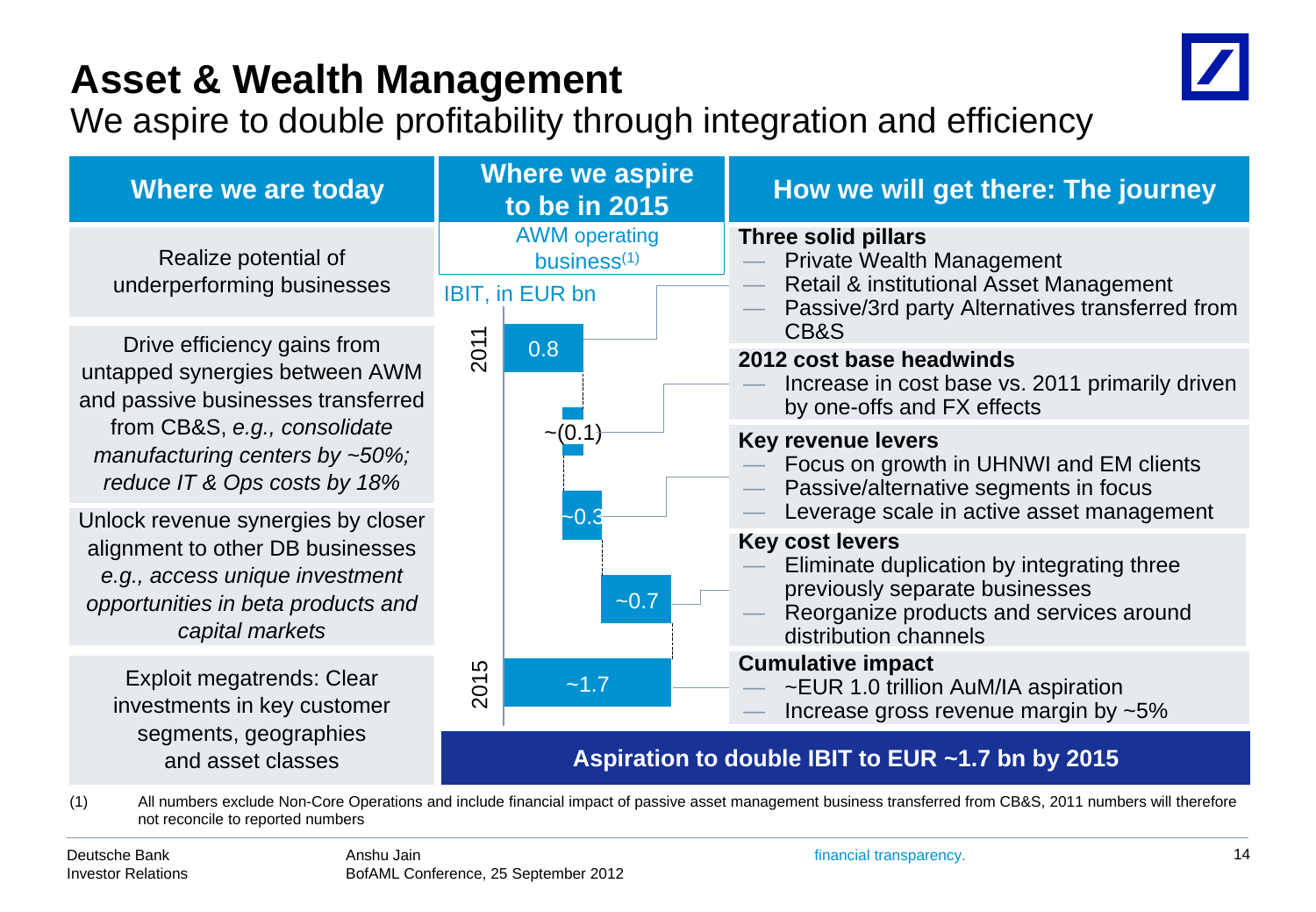# **Global Transaction Banking**





(1) GTB operating business is equal to reported segment as no planned transfer of assets from GTB to the Non-Core Operations unit

(2) Reported numbers adjusted for deduction of estimated EUR 0.2 bn coverage cost allocation in 2006, 2009, 2011 to be reflected in new business reporting structure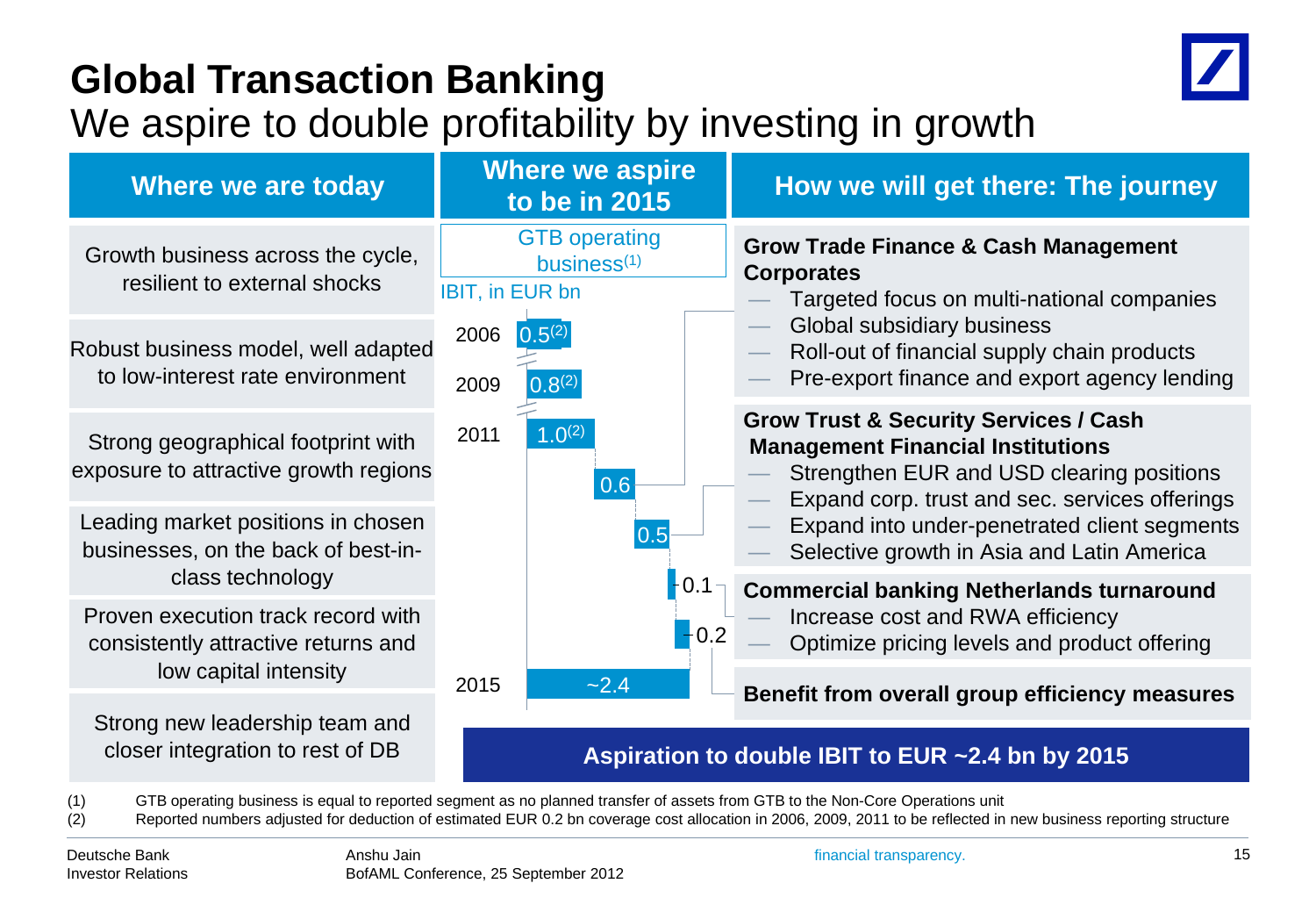# We will be at the forefront of our industry's cultural change



|                                             | Our commitments                                                                           | Our key actions                                                                                                                                                                                                                                                                                                                                                                                                                      |
|---------------------------------------------|-------------------------------------------------------------------------------------------|--------------------------------------------------------------------------------------------------------------------------------------------------------------------------------------------------------------------------------------------------------------------------------------------------------------------------------------------------------------------------------------------------------------------------------------|
| <b>Realigning</b><br>compensation           | We will lead the<br>industry on<br>realigning<br>compensation<br>balance and<br>practices | Increase time horizon for bonus payouts to senior<br>management<br>Extend equity vesting period from 3 to 5 years<br>Remove interim payment on deferred bonuses;<br>implement 'cliff vesting'<br>Reduce bonus payouts in relation to business performance<br>Create external independent review panel to examine<br>compensation practices<br>Adopt industry-leading standards on transparent disclosure<br>of deferred compensation |
| <b>Linking our</b><br>values to<br>behavior | We will make our<br>cultural values<br>central to the way<br>we manage our<br>people      | Tighten sanctions for behavioral breaches<br>Increase weighting of personal behavior assessment in<br>promotion and pay decisions<br>Launch critical review of our business practices<br>Implement broad participative cultural change program led<br>by Co-Chairmen and GEC                                                                                                                                                         |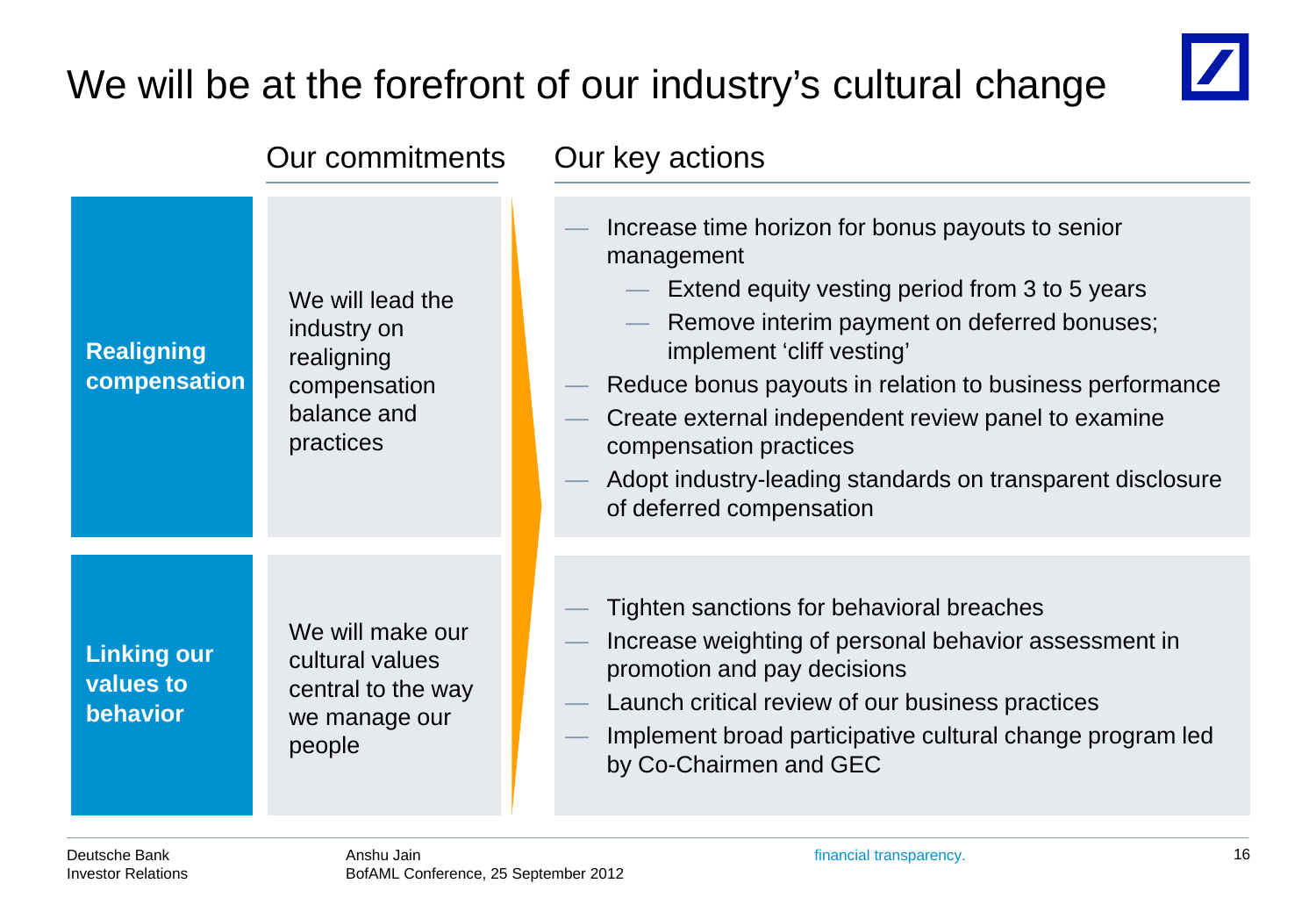#### Agenda



- 1 Operating environment
- Strategy 2015+: Recalibrating the Bank 2
- **3 Capital and operational excellence**
- **Summary** 4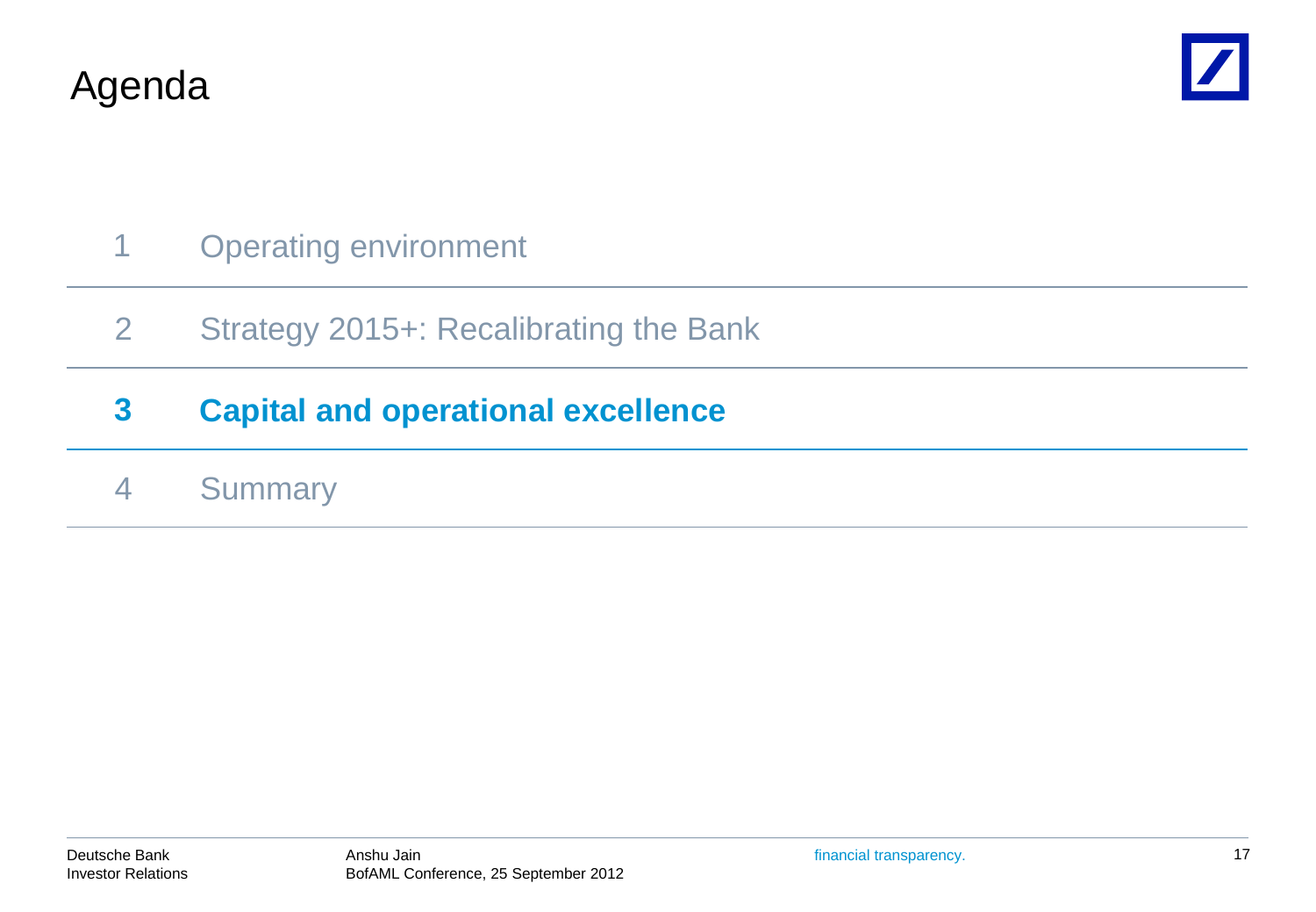# We will realize our capital goals organically



| Core Tier 1 goals                       |                    | Capital tool box                  |                                | B3 RWA equivalent <sup>(2)</sup><br>relief, in EUR bn                |                                     |                |  |
|-----------------------------------------|--------------------|-----------------------------------|--------------------------------|----------------------------------------------------------------------|-------------------------------------|----------------|--|
| Basel 3 Core Tier 1 ratio, fully loaded |                    | Included in capital plan          |                                | June<br>2012                                                         | <b>Reduction</b><br>2Q 12-1Q 13     |                |  |
|                                         |                    |                                   | <b>Non-Core Operations</b>     | ~135                                                                 | ~145                                |                |  |
| $10.2\%^{(1)}$                          |                    |                                   | $>10\%$                        | <b>Available</b><br>capital                                          | Portfolio optimization              | ~17            |  |
| $≥8%$                                   |                    | demand<br><b>reduction</b>        | Roll out of advanced<br>models | $-31$                                                                | ~145                                |                |  |
| 7.2%                                    | measures           | Improvement of<br>operating model | ~15                            |                                                                      |                                     |                |  |
|                                         |                    |                                   | (not in capital plan)          | Identified potential capital build                                   | CT1 capital formation,<br>in EUR bn |                |  |
|                                         |                    |                                   |                                | <b>Available</b>                                                     | <b>Bonus reduction</b>              |                |  |
|                                         |                    |                                   |                                | capital<br><b>supply</b>                                             | Equity comp / deferrals $(3)$       | Up to $1.2(4)$ |  |
|                                         |                    |                                   | measures                       | <b>DTA</b> reduction                                                 |                                     |                |  |
|                                         |                    |                                   |                                | <b>Further</b><br>capital                                            | Dividend reduction                  |                |  |
| June<br>2012                            | 1 Jan<br>2013      | 31 Mar<br>2013                    | 31 Mar<br>2015                 | supply<br>measures                                                   | Authorized capital                  |                |  |
| (1)                                     | Based on Basel 2.5 |                                   |                                | (2) RWAs including equivalent capital deduction items (fully loaded) |                                     |                |  |

(3) Not yet including shares without pre-emptive rights which could be issued to further develop equity compensation programs (4) Executable by March 2013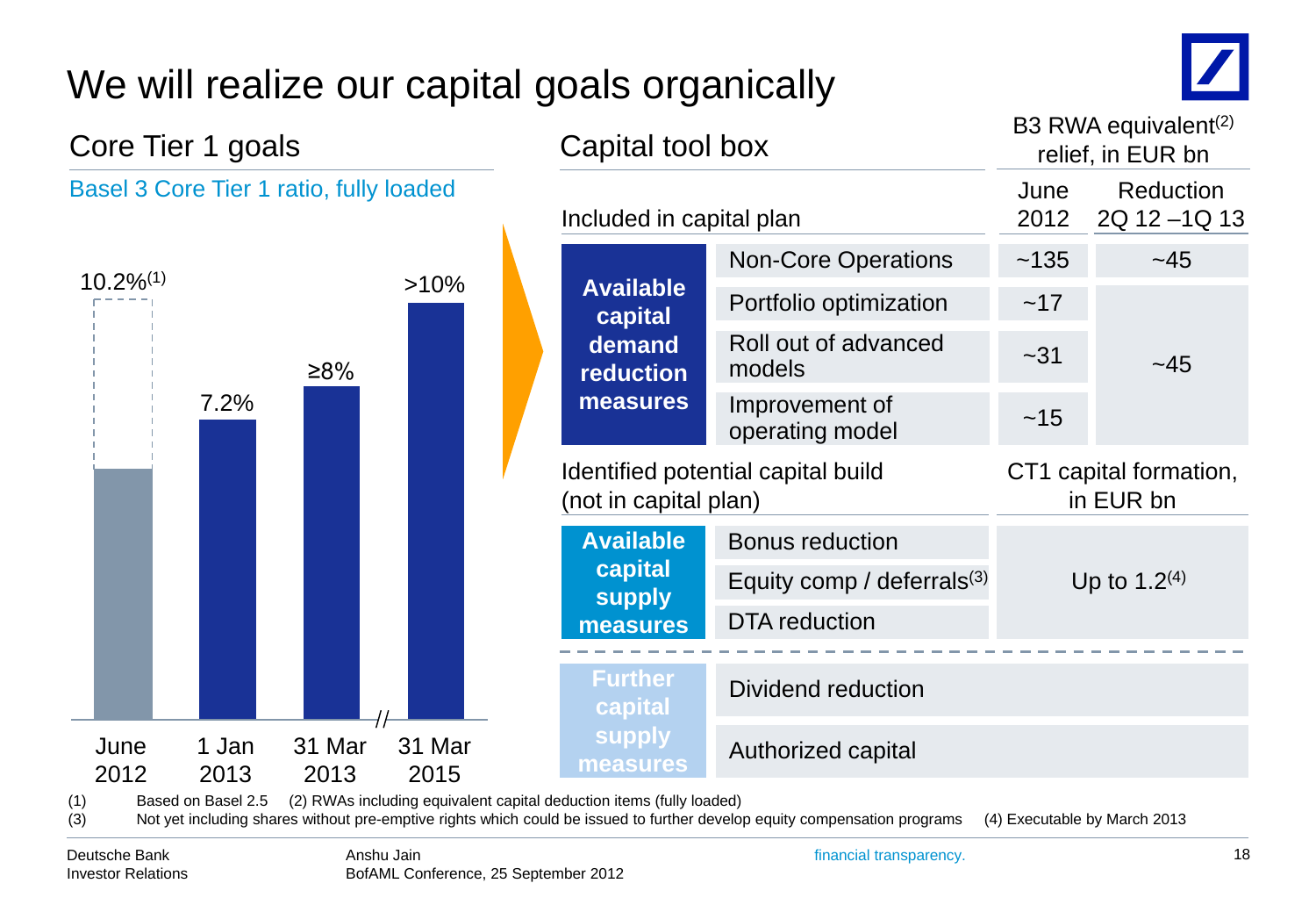# We will establish a Non-Core Operations unit ...



| Rationale                                                 | Scope           |                                                                                                                                                       | in EUR bn |  |  |  |  |
|-----------------------------------------------------------|-----------------|-------------------------------------------------------------------------------------------------------------------------------------------------------|-----------|--|--|--|--|
|                                                           |                 | Clear criteria used for identifying assets / liabilities in scope                                                                                     |           |  |  |  |  |
| Accelerate de-<br><b>risking</b>                          | <b>CB&amp;S</b> | Trading: securitization portfolio<br>Assets in run-off: CB&S monoline, legally and<br>regulatory challenged investments<br>IAS 39 reclassified assets | ~100      |  |  |  |  |
| <b>Increase</b><br>management<br>focus on<br>underlying   | <b>PBC</b>      | Trading: Postbank structured credit portfolio<br>Assets and liabilities in run-off: non-core portfolios                                               | ~20       |  |  |  |  |
| operating<br><b>businesses</b>                            | CI              | Trading: BHF bond portfolio<br>Operating assets: Actavis, Cosmopolitan, Maher, BHF,<br>real estate assets, industrial holdings                        | ~13       |  |  |  |  |
| <b>Improve</b><br>external<br>transparency<br>on non-core | <b>AWM</b>      | Assets in run-off: Sal. Oppenheim workout credit<br>portfolio                                                                                         | $\sim$ 3  |  |  |  |  |
| <b>positions</b>                                          | <b>Total</b>    |                                                                                                                                                       | ~135      |  |  |  |  |
| Split operating vs. Non-Core remains indicative<br>Note:  |                 | (1) RWAs including equivalent capital deduction items (fully loaded)                                                                                  |           |  |  |  |  |

Deutsche Bank Investor Relations Anshu Jain **Financial** transparency. BofAML Conference, 25 September 2012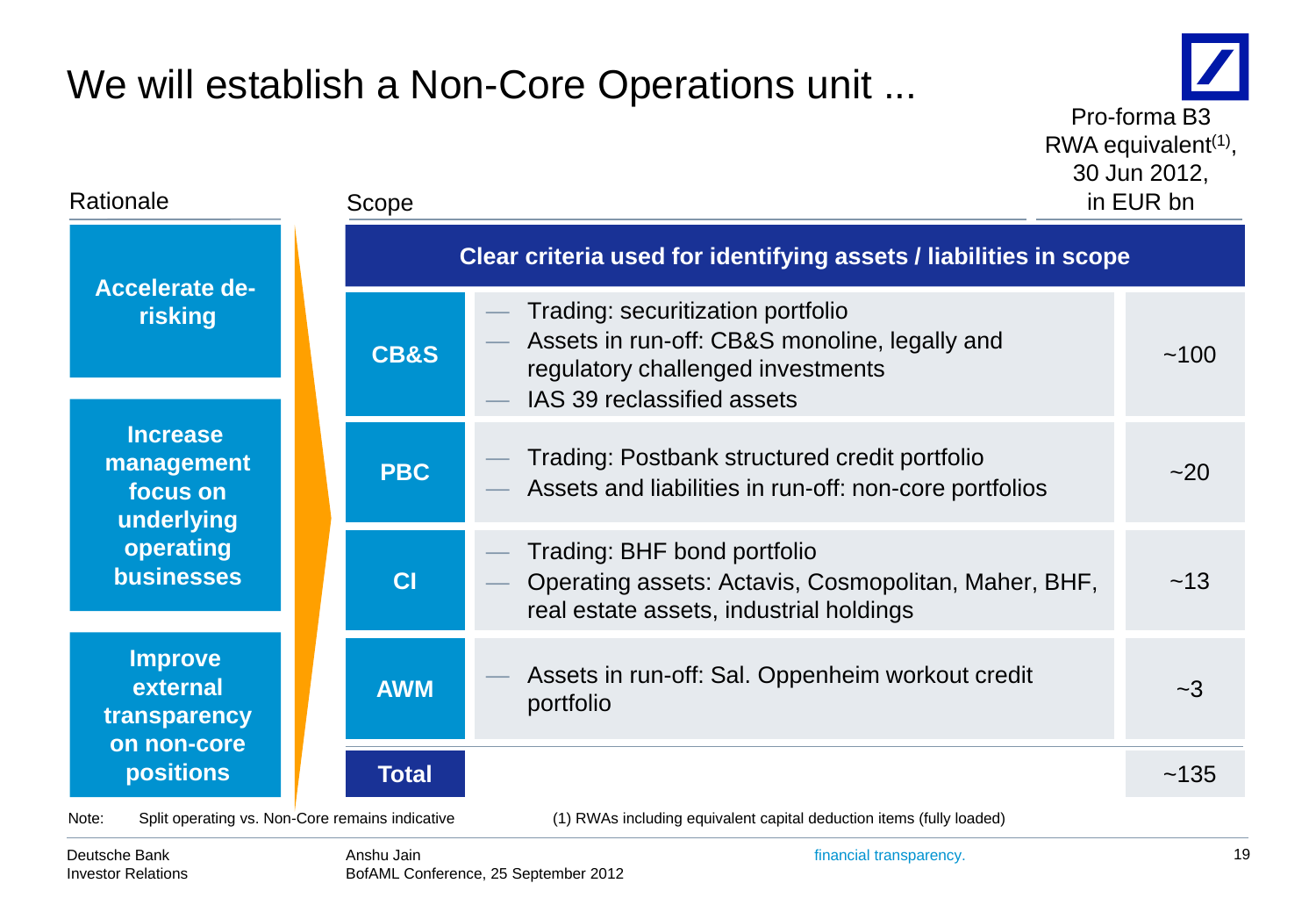# ... with dedicated governance



- De-risking and capital formation interests aligned between operating and Non-Core businesses
- Centralized coordination of Non-Core Operations with Management Board-level accountability
- Separate reporting of Operating Businesses and Non-Core Operations from 4Q2012
- Dedicated risk management across non-core portfolio

#### Governance model **Non-Core Operations de-risking aspiration**





(1) RWAs including equivalent capital deduction items (fully loaded)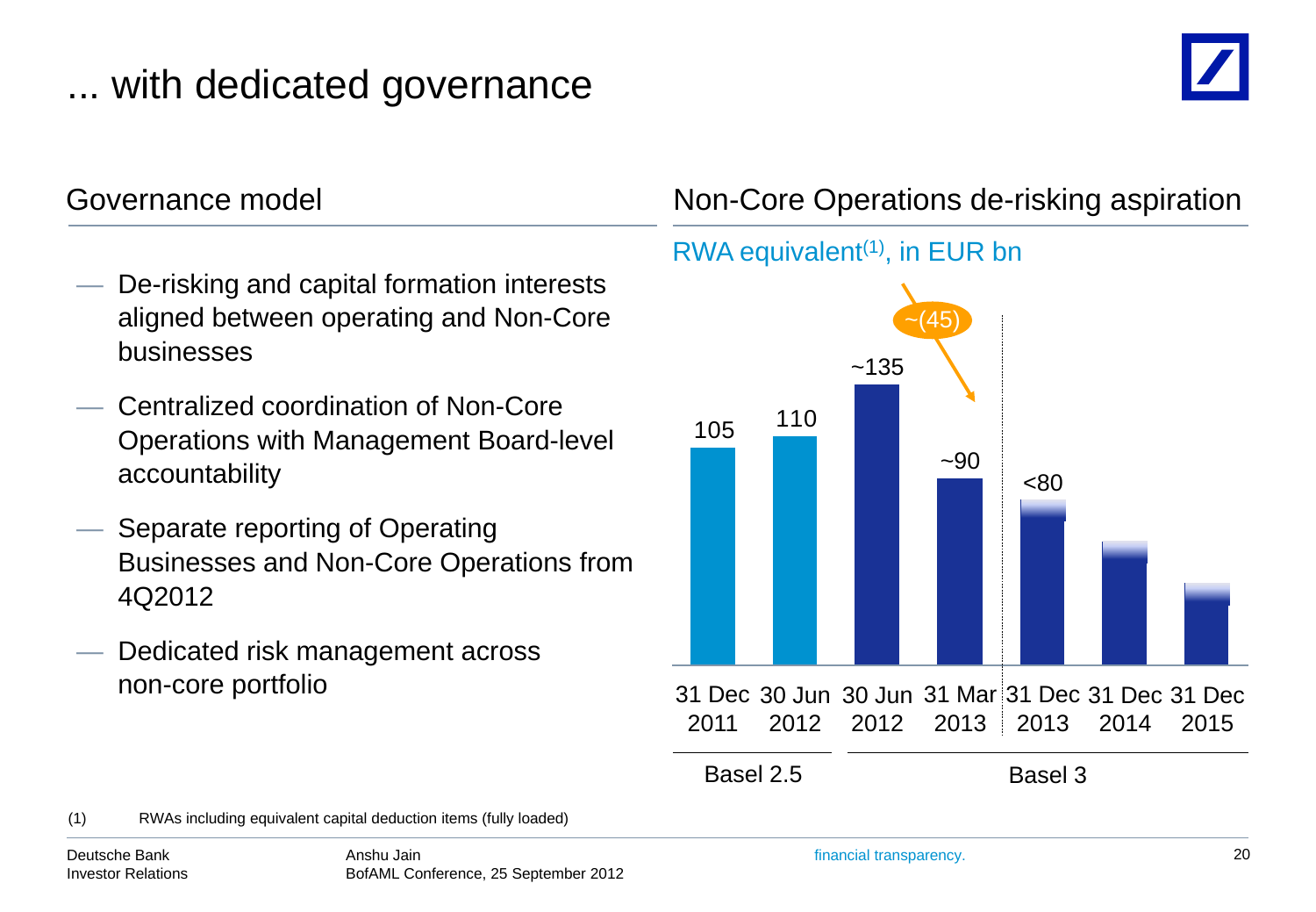## Operational excellence – we aim to save EUR 4.5 bn annually …





- (2) Thereof running Powerhouse (Postbank integration) initiatives: run rate 2015 savings of ~EUR 0.5 bn
- (3) Other COO includes Logistics, Corporate Security, and central coordination functions
- (4) Corporate Center includes Risk, Finance, Legal & Compliance (L/C), HR, Co-Chairmen, Regional Management
- (5) Thereof Corporate Investments, Other: run rate 2015 savings of ~EUR 0.1bn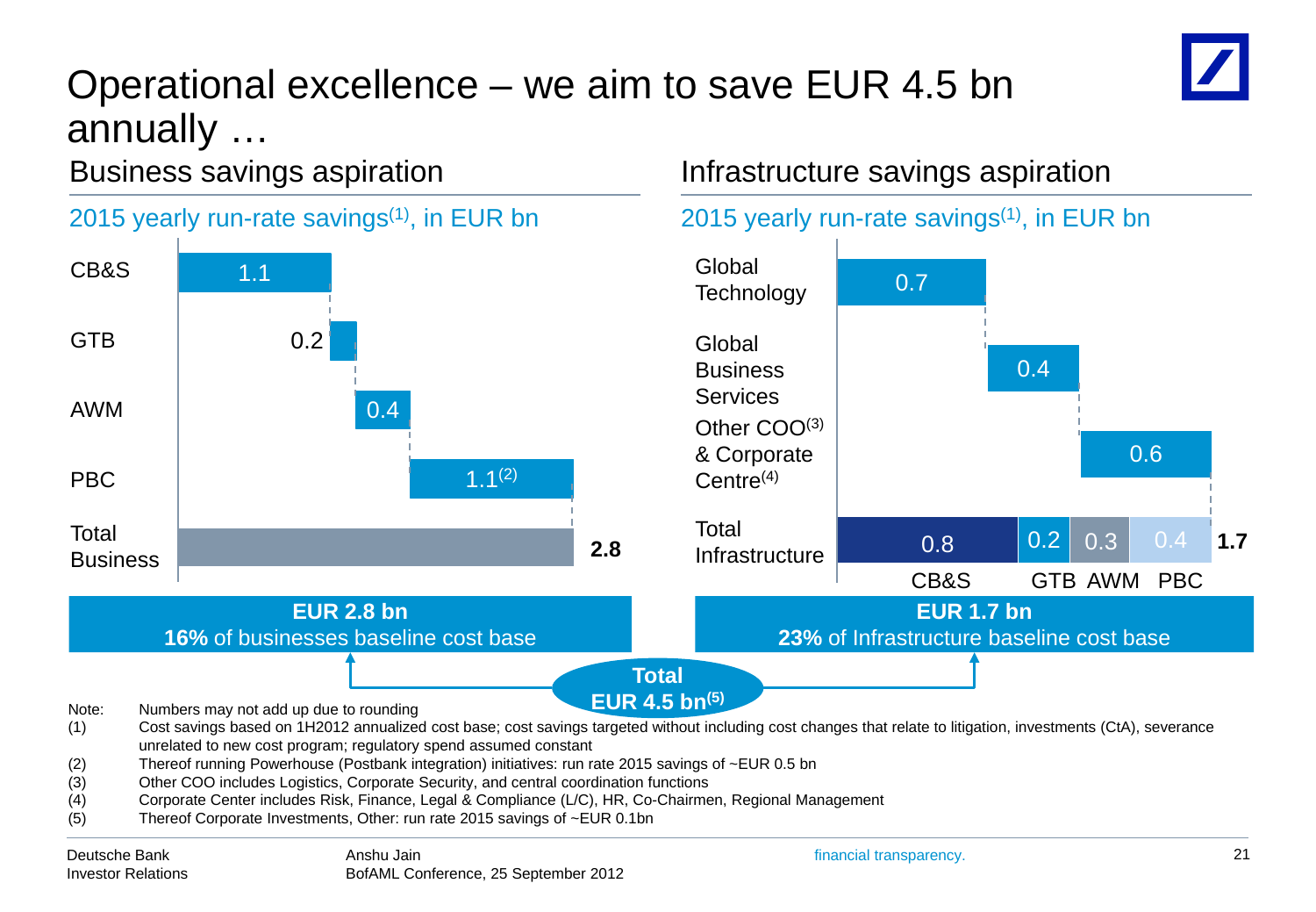# … through a one-off investment of EUR ~4 bn



| Our aspiration 2015                            |                                     | <b>Structural levers</b>       |                                       |                                               |                                                         | <b>Examples</b>                                                |                                                                                            |  |
|------------------------------------------------|-------------------------------------|--------------------------------|---------------------------------------|-----------------------------------------------|---------------------------------------------------------|----------------------------------------------------------------|--------------------------------------------------------------------------------------------|--|
| In EUR bn<br>Postbank CtA<br>already announced |                                     |                                | Savings <sup>(3)</sup>                |                                               |                                                         |                                                                |                                                                                            |  |
|                                                |                                     | <b>IT platform</b><br>renewal  |                                       | Invest in world class<br>technology platform  | 0.8                                                     | Magellan platform<br>Golden source for data<br>reference       |                                                                                            |  |
| Infra-<br>structure                            | 4.5<br>1.7                          | $-4.0$<br>0.8                  | <b>Organizational</b><br>streamlining |                                               | More effective<br>management in flatter<br>organization | 1.9                                                            | Reduce from 10 to 8 layers<br>Increase average span of<br>control from 1:5.5 to 1:8        |  |
|                                                |                                     | <b>Sourcing</b><br>excellence  |                                       | Invest into single<br>sourcing infrastructure | 0.6                                                     | Reduce vendor base by 25%<br>80%+ of spend with 500<br>vendors |                                                                                            |  |
| Front<br>office                                | 2.8                                 | 3.2                            | <b>Front-to-back</b><br>productivity  |                                               | Invest in process<br>simplification and<br>automation   | 0.9                                                            | Increase level of automation<br>to reduce cost per trade by<br>$~20\%$                     |  |
|                                                | Yearly<br>run-rate<br>savings $(1)$ | Incr.<br>one-off<br>investment | <b>Footprint</b><br>rationalization   |                                               | Optimize location<br>strategy                           | 0.3                                                            | 40 targeted sites for disposal<br>Max 40% share of infra staff<br>in higher cost locations |  |
|                                                |                                     | $(CTA)^{(2)}$                  |                                       |                                               |                                                         | 4.5                                                            |                                                                                            |  |

#### **DB aspires to reduce its cost income ratio to <65% by 2015**

(1) Thereof: Corporate Investments, Other: run rate 2015 savings of ~EUR 0.1bn; outstanding Powerhouse (Postbank integration) savings of ~EUR 0.5bn mainly in IT (2) Thereof running Powerhouse initiatives: investments (CtA) of ~EUR 0.8bn (3) Aspiration. Cost savings based on 1H2012 annualized cost base; cost savings targeted without including cost changes that relate to litigation, investments (CtA), severance unrelated to new cost program; regulatory spend assumed constant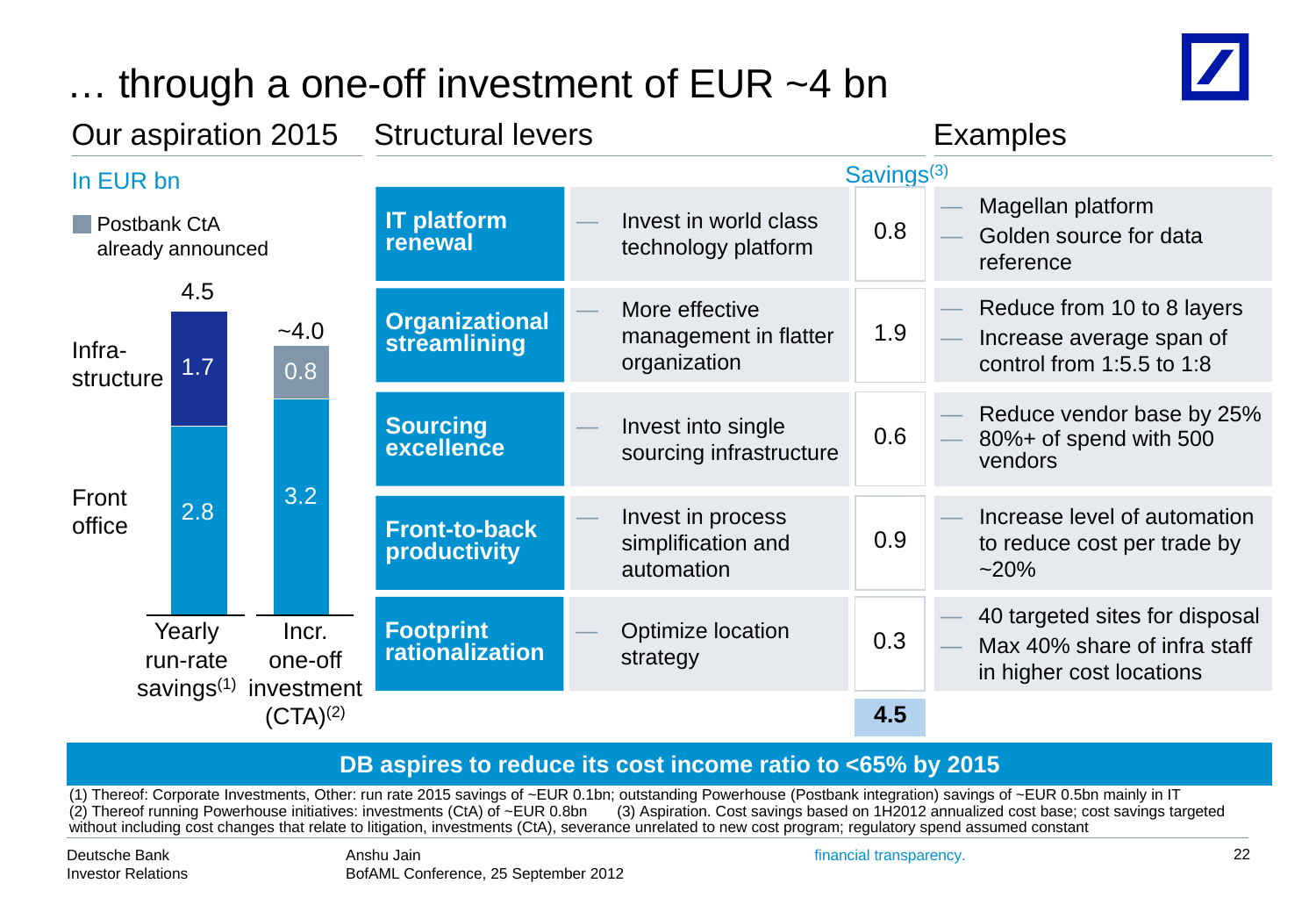#### Agenda



- 1 Operating environment
- Strategy 2015+: Recalibrating the Bank 2
- 3 Capital and operational excellence
- **4 Summary**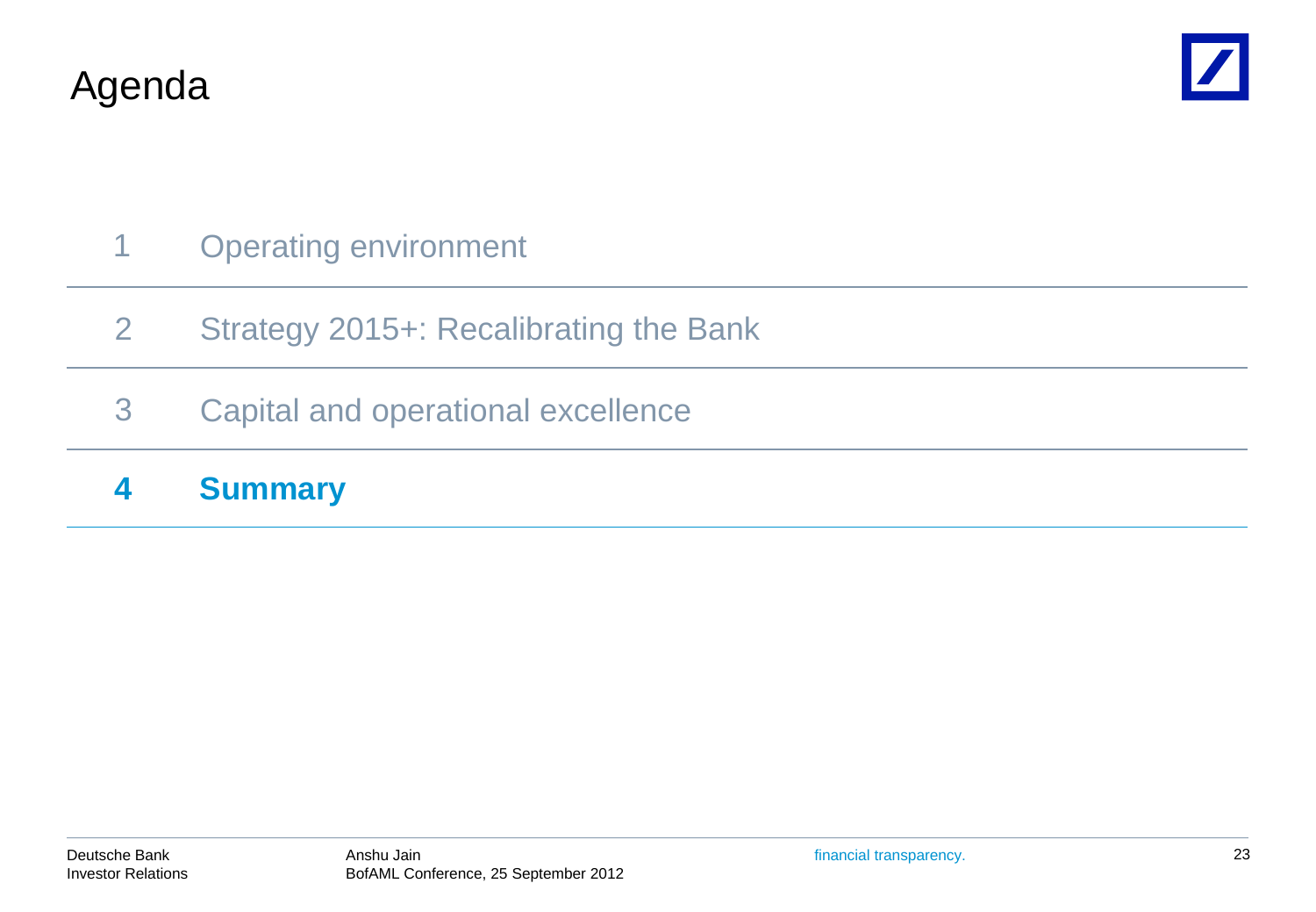# In summary: Quantifying our aspiration



| Deutsche Bank aspiration                                                                                                                                                                                                                                                                                                                                               |                            |                                               | Divisional aspiration 2015 <sup>(5)</sup> |                                                                                                            |  |  |
|------------------------------------------------------------------------------------------------------------------------------------------------------------------------------------------------------------------------------------------------------------------------------------------------------------------------------------------------------------------------|----------------------------|-----------------------------------------------|-------------------------------------------|------------------------------------------------------------------------------------------------------------|--|--|
|                                                                                                                                                                                                                                                                                                                                                                        | Cost savings of EUR 4.5 bn | Accelerated de-risking of Non-Core Operations | <b>PBC</b>                                | $IBIT: \sim$ EUR 3.0 bn<br>$CIR: -60%$                                                                     |  |  |
| <b>Fully loaded</b><br><b>B3 Core Tier 1</b><br>ratio                                                                                                                                                                                                                                                                                                                  | FY 2011<br>$<6\%/1)$       | Aspiration<br>2015<br>$>10\%$                 | CB&S                                      | $CIR: < 65\%$<br>$RWA$ equivalent <sup>(6)</sup> :<br>EUR < 200 bn<br>Post-tax RoE: $~15\%$ <sup>(4)</sup> |  |  |
| <b>Cost Income</b><br>Ratio<br>Post-tax RoE                                                                                                                                                                                                                                                                                                                            | 78%                        | <65%                                          | <b>AWM</b>                                | Double IBIT to<br>EUR $~1.7$ bn                                                                            |  |  |
| operating<br>businesses <sup>(2)</sup><br>Post-tax RoE<br>Group                                                                                                                                                                                                                                                                                                        | $12\%^{(3)}$<br>8%         | $>15\%/4$<br>$>12\%/4$                        | <b>GTB</b>                                | Double IBIT to<br>EUR $~2.4$ bn                                                                            |  |  |
| Pro-forma<br>(2) Includes Consolidation & Adjustment (C&A)<br>(3) Based on domestic statutory tax rate of 30.8% in 2011<br>(1)<br>Based on corporate tax rate guidance of 30-35%, Basel 3 (fully loaded) and average active equity<br>(5) Operating businesses after re-segmentation<br>(4)<br>RWAs including equivalent capital deduction items (fully loaded)<br>(6) |                            |                                               |                                           |                                                                                                            |  |  |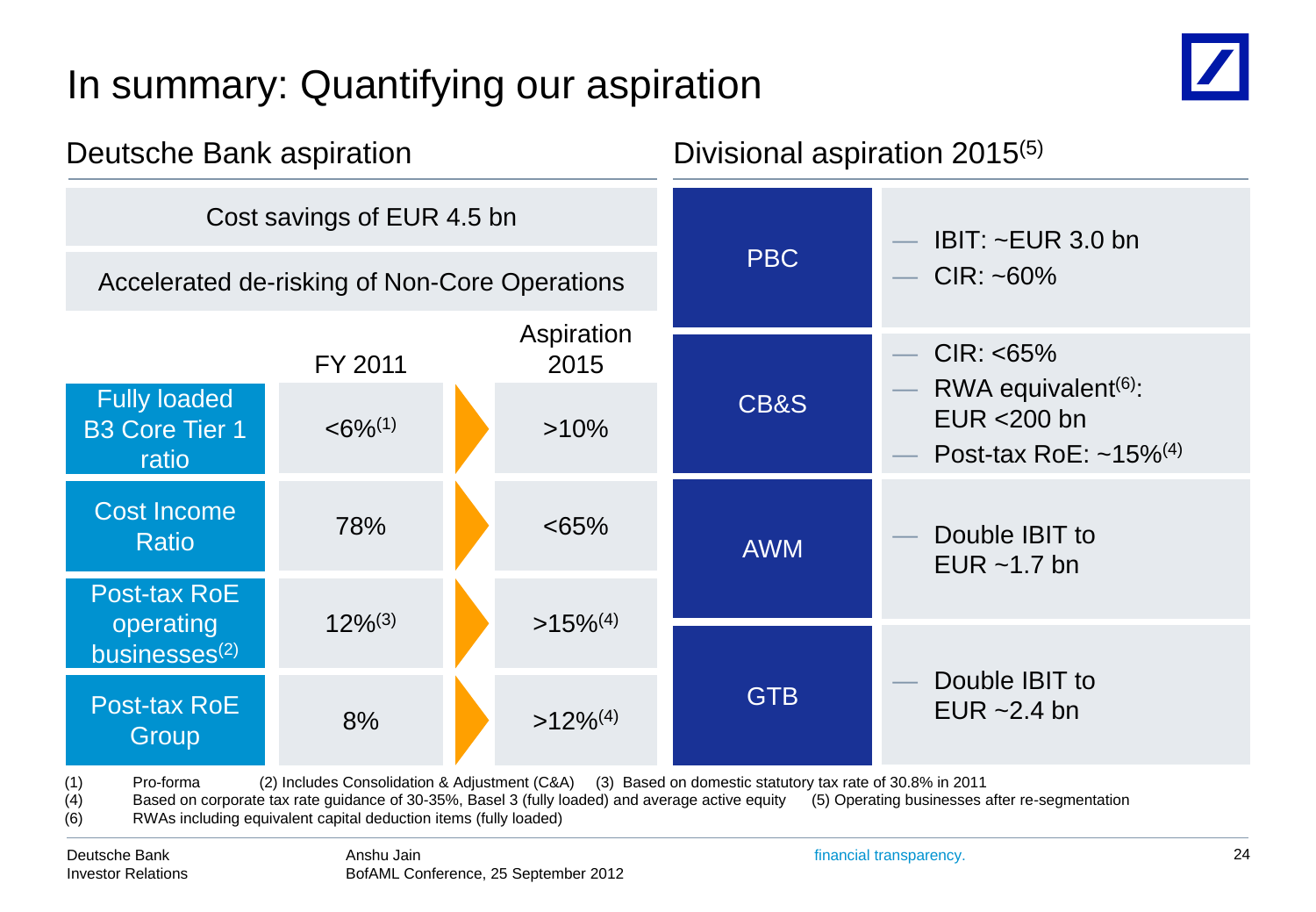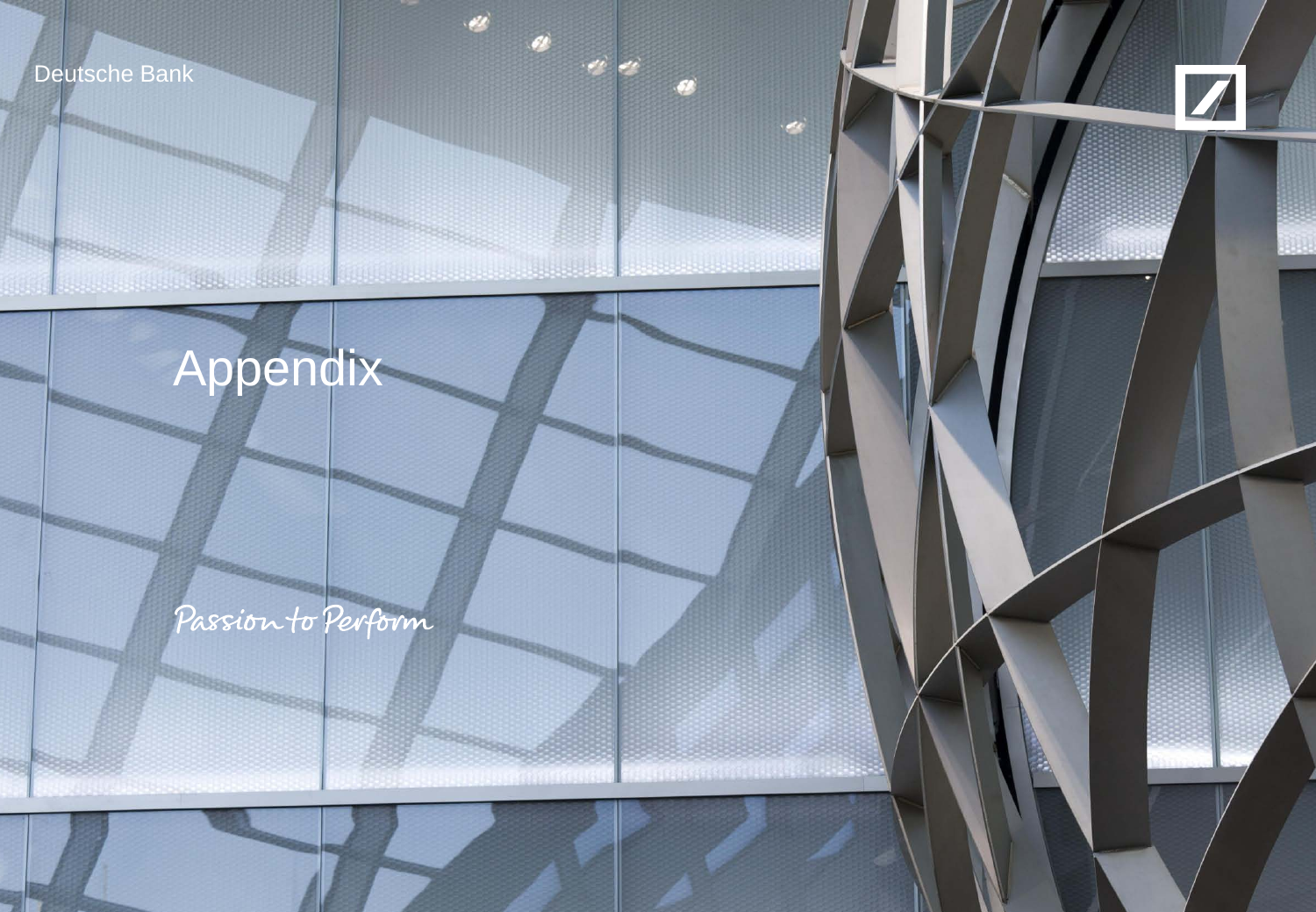

# Reconciliation of key financials shown in the presentation

2011 SPLIT OPERATING vs. NON-CORE INDICATIVE

**Re-segmentation**

|                      |                                                 |                    | <b>Resegnentation</b>                |                          |                                       |
|----------------------|-------------------------------------------------|--------------------|--------------------------------------|--------------------------|---------------------------------------|
|                      |                                                 | <b>As reported</b> | <b>Non-Core</b><br><b>Operations</b> | Other $(1)$              | <b>Operating</b><br><b>businesses</b> |
|                      | Cost/income ratio                               | 78%                | $(6)$ ppt                            | $(1)$ ppt                | 71%                                   |
|                      | RWA (in EUR bn)                                 | 229                | (52)                                 | (3)                      | 173                                   |
| <b>CB&amp;S</b>      | Memo: RWA equivalent (in EUR bn) <sup>(2)</sup> | 257                | (70)                                 | (3)                      | 184                                   |
|                      | Pre-tax RoE                                     | 13%                | $+10$ ppt                            | $+1$ ppt                 | 24%                                   |
|                      | Post-tax Ro $E^{(4)}$                           | 9%                 | $+7$ ppt                             | $+1$ ppt                 | 16%                                   |
| <b>GTB</b>           | IBIT (in EUR bn)                                | 1.1                |                                      | (0.2)                    | 1.0                                   |
| <b>AWM</b>           | IBIT (in EUR bn)                                | 0.8                | (0.1)                                | 0.2                      | 0.8                                   |
| <b>PBC</b>           | IBIT (in EUR bn)                                | 1.8                | 0.2                                  | $\blacksquare$           | 2.0                                   |
|                      | Cost/income ratio                               | 69%                | $(1)$ ppt                            | $\blacksquare$           | 68%                                   |
| Group <sup>(3)</sup> | Cost/income ratio                               | 78%                | $(6)$ ppt                            | $\overline{\phantom{a}}$ | 72%                                   |
|                      | Pre-tax RoE                                     | 10%                | $+8$ ppt                             | $\blacksquare$           | 18%                                   |
|                      | Post-tax Ro $E^{(4)}$                           | $7%^{(5)}$         | $+6$ ppt                             | $\blacksquare$           | 13%                                   |

Note: Numbers may not add up due to rounding. All RoE numbers in the table are based on average active equity.

(1) Reassignment of management responsibilities for asset-gathering business and changes to the allocation of coverage costs between CB&S and GTB

(2) RWA plus equivalent of items currently deducted 50/50 from Tier 1/Tier 2 capital whereby the Tier 1 deduction amount is scaled at 10%

(3) Operating business of Group also includes Consolidation & Adjustments

(4) Based on domestic statutory tax rate of 30.8%

(5) The post-tax RoE of 7% is calculated as a memo item for the purposes of this slide using the domestic statutory tax rate. 2011 reported post-tax RoE is 8%, based on average shareholders' equity